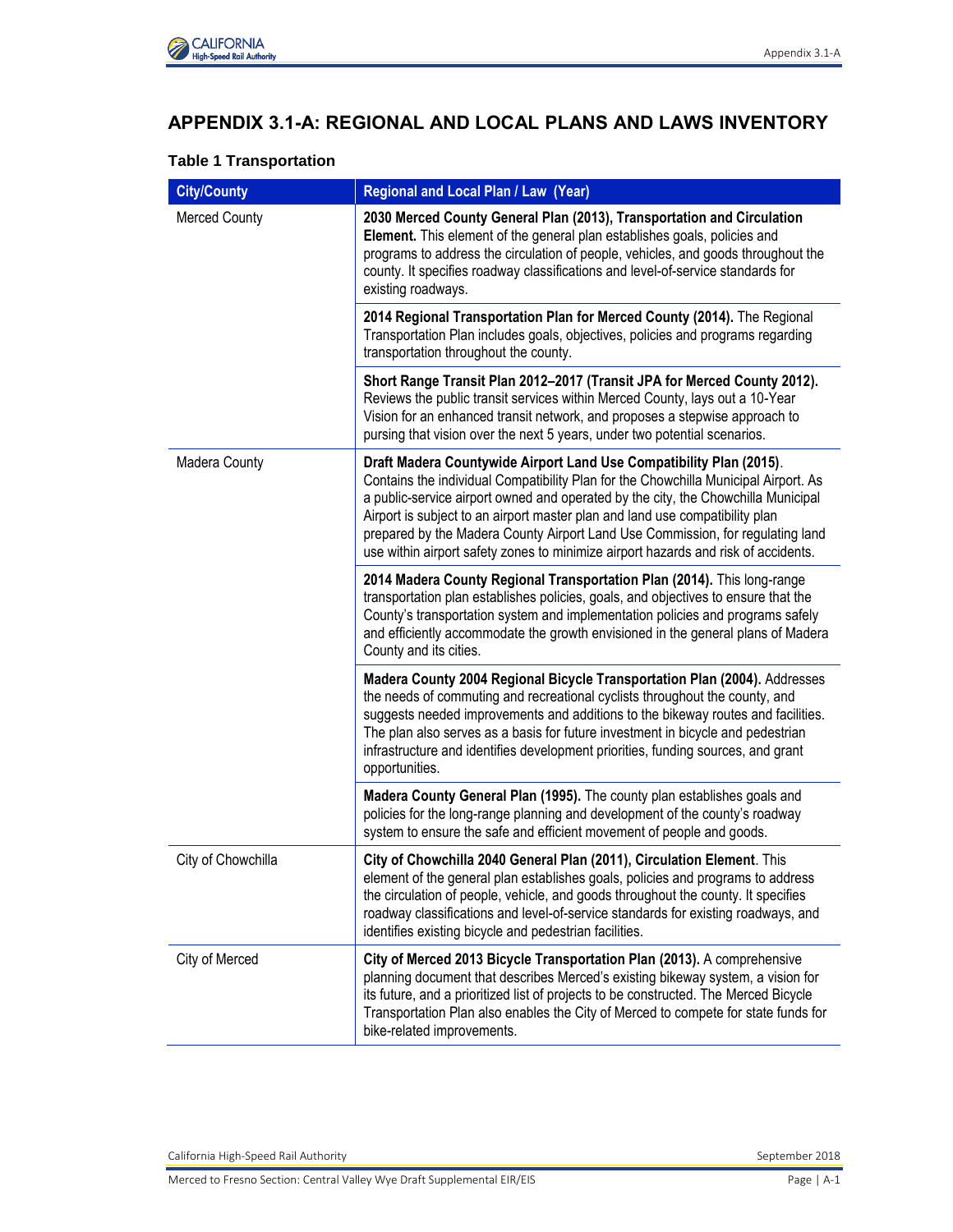| <b>City/County</b>       | Regional and Local Plan / Law (Year)                                                                                                                                                                                                                                                                                                                                                                                                                                                                                                                  |
|--------------------------|-------------------------------------------------------------------------------------------------------------------------------------------------------------------------------------------------------------------------------------------------------------------------------------------------------------------------------------------------------------------------------------------------------------------------------------------------------------------------------------------------------------------------------------------------------|
| <b>Stanislaus County</b> | Stanislaus County Airport Land Use Compatibility Plan (ALUCP) (2015). This<br>plan contains the individual Compatibility Plan for the Oakdale Municipal Airport.<br>The basic function of the plan is to promote compatibility between the airport and<br>the surrounding land uses to the extent that the surrounding area has not already<br>been developed in incompatible uses. The plan accomplishes this function through<br>establishment of compatibility criteria applicable to new development within certain<br>boundaries of the airport. |

*Source: Madera County, 1995, 2014a; MCAG, 2014; Merced County, 2013a, 2013b; City of Chowchilla, 2011a; City of Merced, 2013; Stanislaus County, 2015* 

| <b>City/County</b>       | Regional and Local Plan / Law (Year)                                                                                                                                                                                                                                                                                                                                    |
|--------------------------|-------------------------------------------------------------------------------------------------------------------------------------------------------------------------------------------------------------------------------------------------------------------------------------------------------------------------------------------------------------------------|
| <b>Merced County</b>     | 2030 Merced County General Plan (2013). The plan includes elements that aim<br>to reduce air quality effects from new development projects.                                                                                                                                                                                                                             |
| Madera County            | Madera County General Plan (1995). The plan includes goals and policies to<br>improve overall air quality in the county, integrate air quality into transportation<br>planning, and guidance for air quality planning and management.                                                                                                                                   |
|                          | Madera County General Plan (2010a), Air Quality Element. The Air Quality<br>Element provides goals, policies and objectives that will lead to improved air<br>quality within its jurisdiction.                                                                                                                                                                          |
| City of Chowchilla       | City of Chowchilla 2040 General Plan (2011). The general plan includes policies<br>to reduce air pollution through land use, transportation, and energy use planning.                                                                                                                                                                                                   |
| Fresno County            | Fresno County General Plan (2003), Open Space and Conservation Element.<br>The Open Space and Conservation Element of the Fresno County General Plan<br>contains goals and policies aimed at improving air quality and minimizing the<br>effects of air pollution within the County,                                                                                    |
| <b>Stanislaus County</b> | Stanislaus County General Plan (2016), Open Space Element. The Open<br>Space Element of the Stanislaus County General Plan includes goals and policies<br>aimed at reducing the air quality effects of new projects.                                                                                                                                                    |
| City of Merced           | Merced Vision 2030 General Plan (2015a), Sustainable Development Element.<br>The Merced Vision 2030 General Plan Sustainable Development Element contains<br>goals and policies aimed at reducing air quality emissions and to accurately<br>determine and fairly mitigate the local and regional air quality impacts of projects<br>proposed in Merced.                |
| City of Waterford        | Waterford Vision 2025 General Plan (2006), Sustainable Development<br>Element. The Sustainable Development Element of the Waterford Vision 2025<br>General Plan contains goals and policies aimed at reducing air quality emissions<br>and to accurately determine and fairly mitigate the local and regional air quality<br>impacts of projects proposed in Waterford. |

### **Table 2 Air Quality**

*Sources: Fresno County, 2003; Stanislaus County, 2016a; Merced County, 2013a; Madera County, 1995, 2010a; City of Chowchilla, 2011a; City of Merced 2015a; City of Waterford, 2006*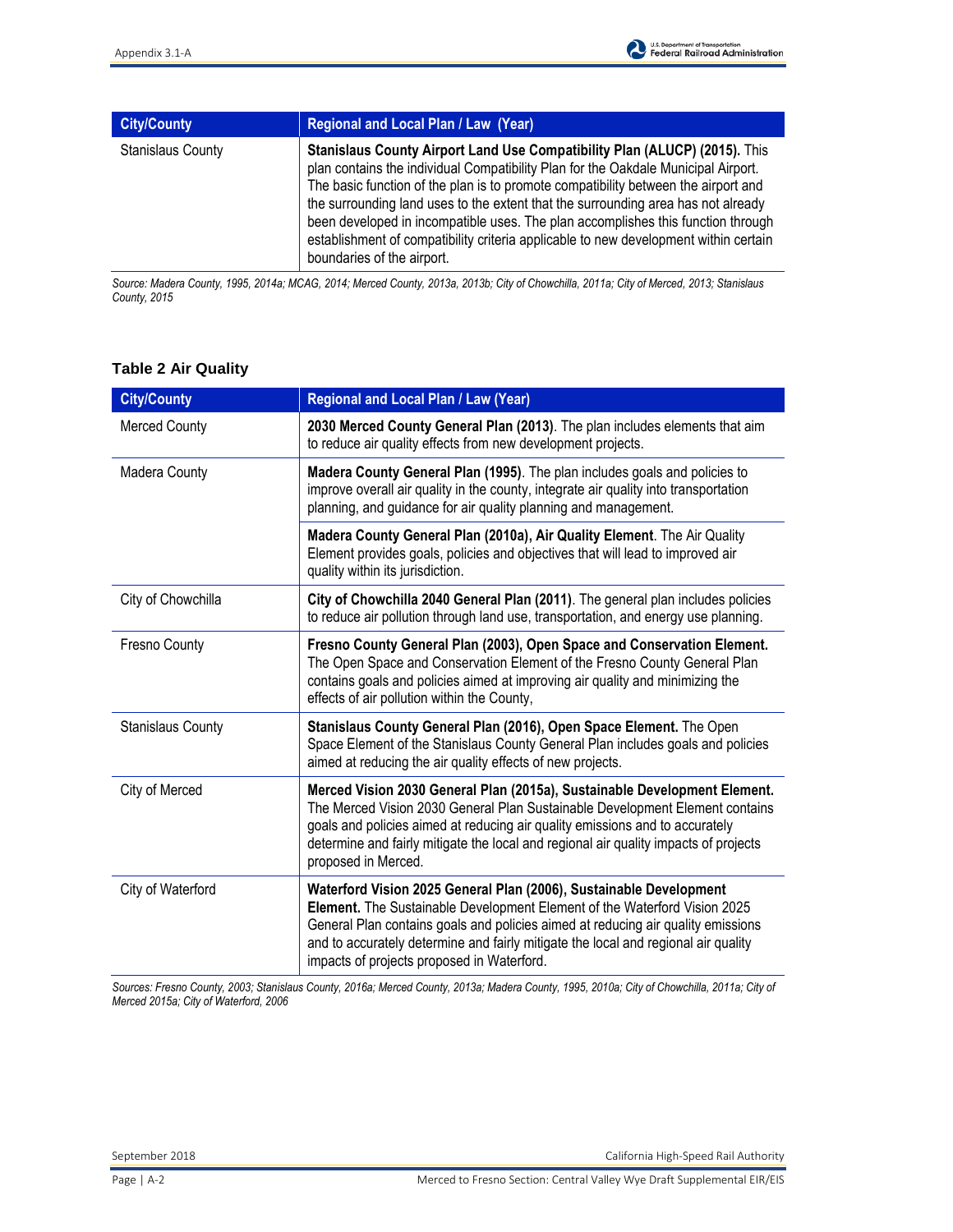

# **Table 3 Noise and Vibration**

| <b>City/County</b>       | Regional and Local Plan / Law (Year)                                                                                                                                                                                                                                                                                         |
|--------------------------|------------------------------------------------------------------------------------------------------------------------------------------------------------------------------------------------------------------------------------------------------------------------------------------------------------------------------|
| <b>Merced County</b>     | 2030 Merced County General Plan (2013), Health and Safety Element. The<br>Health and Safety Element of this general plan establishes policies and noise level<br>standards that guide decisions concerning land uses and protect people from<br>exposure to excessive noise.                                                 |
| Madera County            | Madera County General Plan (1995), Noise Element. The intent of this noise<br>element is to protect Madera County residents from exposure to excessive noise<br>and vibration through the implementation of standards and policies for<br>transportation and non-transportation noise sources.                               |
|                          | Madera County Noise Regulations (2001), Code, Chapter 9.58.020 - General<br>Noise Regulations. This chapter of the Madera County Code establishes noise<br>regulations to protect persons from excessive noise within or near residences,<br>schools, churches, hospitals, or public libraries.                              |
| Fresno County            | Fresno County General Plan (2003), Noise Element. Fresno County's Noise<br>Element identifies existing and future noise sources, and establishes policies to<br>protect residents from exposure to excessive noise and to guide the development<br>of compatible land uses.                                                  |
|                          | Fresno County Code of Ordinances (2016), Chapter 08.40.060, Noise Source<br>Exemptions. Noise sources associated with construction, provided such activities<br>do not take place before six a.m. or after nine p.m. on any day except Saturday or<br>Sunday, or before seven a.m. or after five p.m. on Saturday or Sunday. |
| <b>Stanislaus County</b> | Stanislaus County General Plan (2016), Noise Element. The intent of this noise<br>element is to protect Stanislaus County residents from exposure to excessive<br>noise and vibration through the implementation of standards and policies for<br>transportation and non-transportation noise sources.                       |
| City of Chowchilla       | City of Chowchilla 2040 General Plan (2011), Noise Element. Chowchilla's<br>Noise Element identifies existing and future noise sources, and establishes<br>policies to protect residents from exposure to excessive noise and to guide the<br>development of compatible land uses.                                           |
| City of Merced           | City of Merced Vision 2030 General Plan (2012), Noise Element. The intent of<br>this element is to protect Merced residents from exposure to excessive noise and<br>vibration through the implementation of standards and policies for transportation<br>and non-transportation noise sources.                               |
| City of Waterford        | City of Waterford Vision 2025 General Plan (2006), Noise Element. This noise<br>element identifies existing and future noise sources, and establishes policies to<br>protect residents from exposure to excessive noise and to guide the development<br>of compatible land uses.                                             |

*Source: Merced County, 2013a; Madera County, 1995; Stanislaus County, 2016a; Fresno County, 2003; City of Chowchilla, 2011a; City of Merced, 2012; City of Waterford, 2006*

| <b>City/County</b> | <b>Regional and Local Plan / Law (Year)</b>                                                                                                                                                                                                                                                                                               |
|--------------------|-------------------------------------------------------------------------------------------------------------------------------------------------------------------------------------------------------------------------------------------------------------------------------------------------------------------------------------------|
| Merced County      | 2030 Merced County General Plan (2013), Public Facilities and Services<br>Element. This element of the general plan establishes policies that address the<br>provision of utilities in Merced County and require minimization of electromagnetic<br>impacts on residents and mitigation of electrical interference to adjacent land uses. |

### **Table 4 Electromagnetic Fields and Electromagnetic Interference**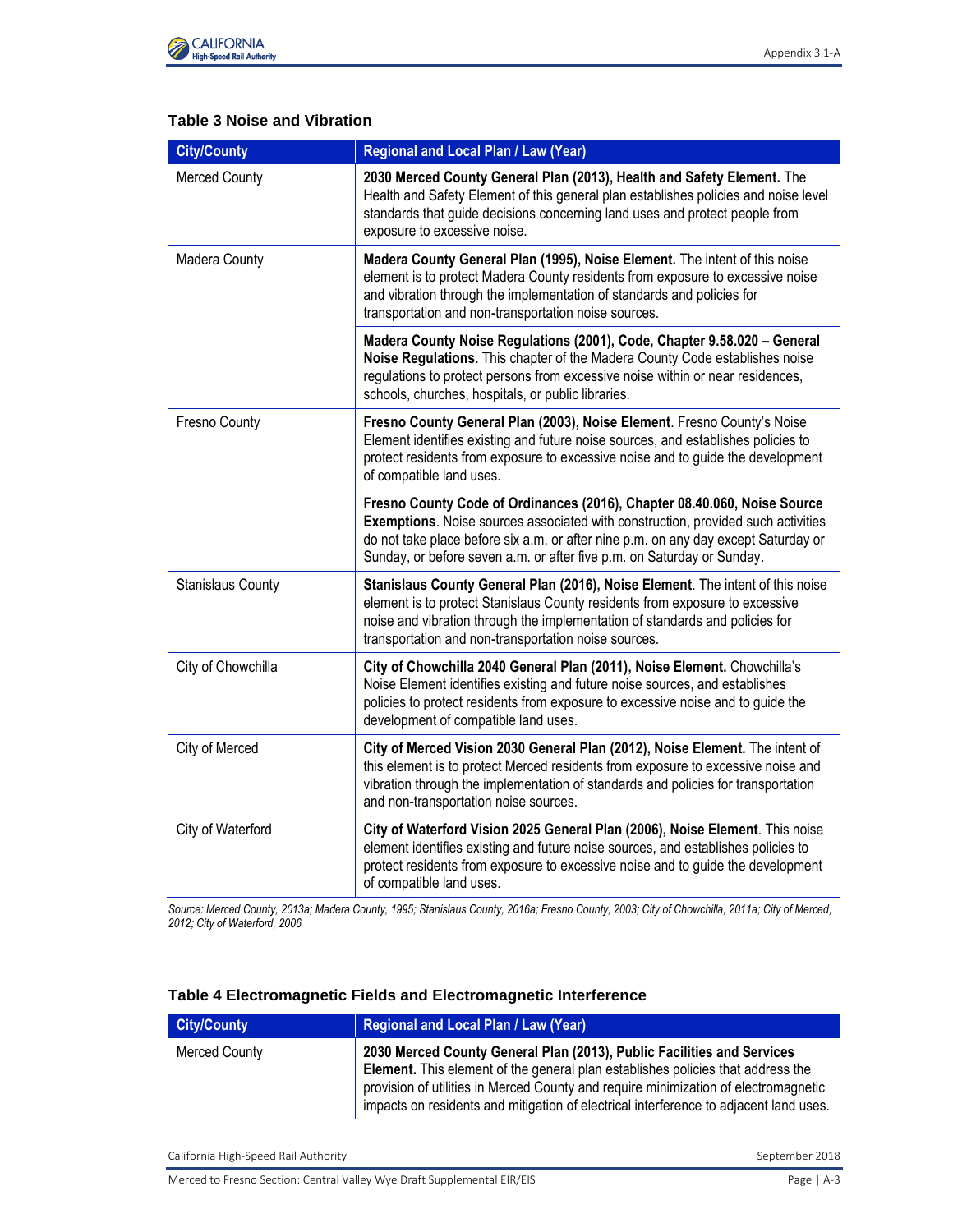| <b>City/County</b> | Regional and Local Plan / Law (Year)                                                                                                                                                                                                             |
|--------------------|--------------------------------------------------------------------------------------------------------------------------------------------------------------------------------------------------------------------------------------------------|
| Madera County      | Madera County General Plan (1995), Public Facilities and Services Element.<br>This element of the general plan establishes policies to guide the placement of<br>electrical utilities and minimize impacts (e.g., electromagnetic) on residents. |
|                    | Madera County Code of Ordinances, Chapter 18.78. The code includes<br>regulations for electrical or electronic inference, including Chapter 18.78.010 A.1<br>(a) Airport/Airspace Overlay District.                                              |
| City of Chowchilla | City of Chowchilla 2040 General Plan (2011), Public Facilities and Services<br>Element. This element of Chowchilla's general plan establishes policies that are<br>designed to provide adequate public utilities.                                |
|                    | City of Chowchilla Code of Ordinances. The code includes regulations related<br>to electrical interference, including 14.08.060 Airport/Airspace Zoning.                                                                                         |

*Source: Merced County, 2013a; Madera County, 1995; City of Chowchilla, 2011a* 

# **Table 5 Public Utilities and Energy**

| <b>City/County</b>   | Regional and Local Plan / Law (Year)                                                                                                                                                                                                                                                                                                                                                                                                                 |
|----------------------|------------------------------------------------------------------------------------------------------------------------------------------------------------------------------------------------------------------------------------------------------------------------------------------------------------------------------------------------------------------------------------------------------------------------------------------------------|
| <b>Merced County</b> | 2030 Merced County General Plan (2013), Public Facilities and Services<br>Element. The Public Facilities and Services Element of the general plan<br>establishes policies that address the provision and placement of public utilities and<br>services, including gas and electric, communications, telecommunications, water,<br>sewer, and storm water drainage. The natural resources element addresses<br>efficient energy use and conservation. |
|                      | Merced County Code, Title 9 (2009) - General Health and Safety. Title 9 of the<br>Merced County Code establishes standards for refuse disposal and collection, for<br>pollutants in stormwater discharges, and for the location, construction,<br>maintenance, abandonment and destruction of wells.                                                                                                                                                 |
|                      | Merced Integrated Regional Water Management Plan (2013). This plan<br>encourages sustainable water uses through the implementation of a series of<br>water management objectives.                                                                                                                                                                                                                                                                    |
|                      | Storm Water Management Program (2007). The stormwater management<br>program addresses stormwater drainage and management through the county.                                                                                                                                                                                                                                                                                                         |
| Madera County        | Madera County General Plan (1995). The plan lays out goals and policies to<br>guide development, including policies on placement of public utilities and services<br>and storm water drainage in the county.                                                                                                                                                                                                                                         |
|                      | Madera County Integrated Regional Water Management Plan (2014). The main<br>objectives of the plan are water resource management optimization, evaluating<br>and increasing water supplies, water quality protection and improvement, and<br>flood control planning                                                                                                                                                                                  |
|                      | Madera County Municipal Code (2016). The municipal code Title 13 and 14<br>addresses water utility practices, economic and efficient development, protection<br>of groundwater quality, and development and management of sewage disposal<br>methods and systems in unincorporated parts of the county.                                                                                                                                              |
| Fresno County        | Fresno County General Plan (2003), Public Facilities Element. The Fresno<br>County General Plan Public Facilities Element implements policies for the safe and<br>efficient disposal or recycling of solid waste.                                                                                                                                                                                                                                    |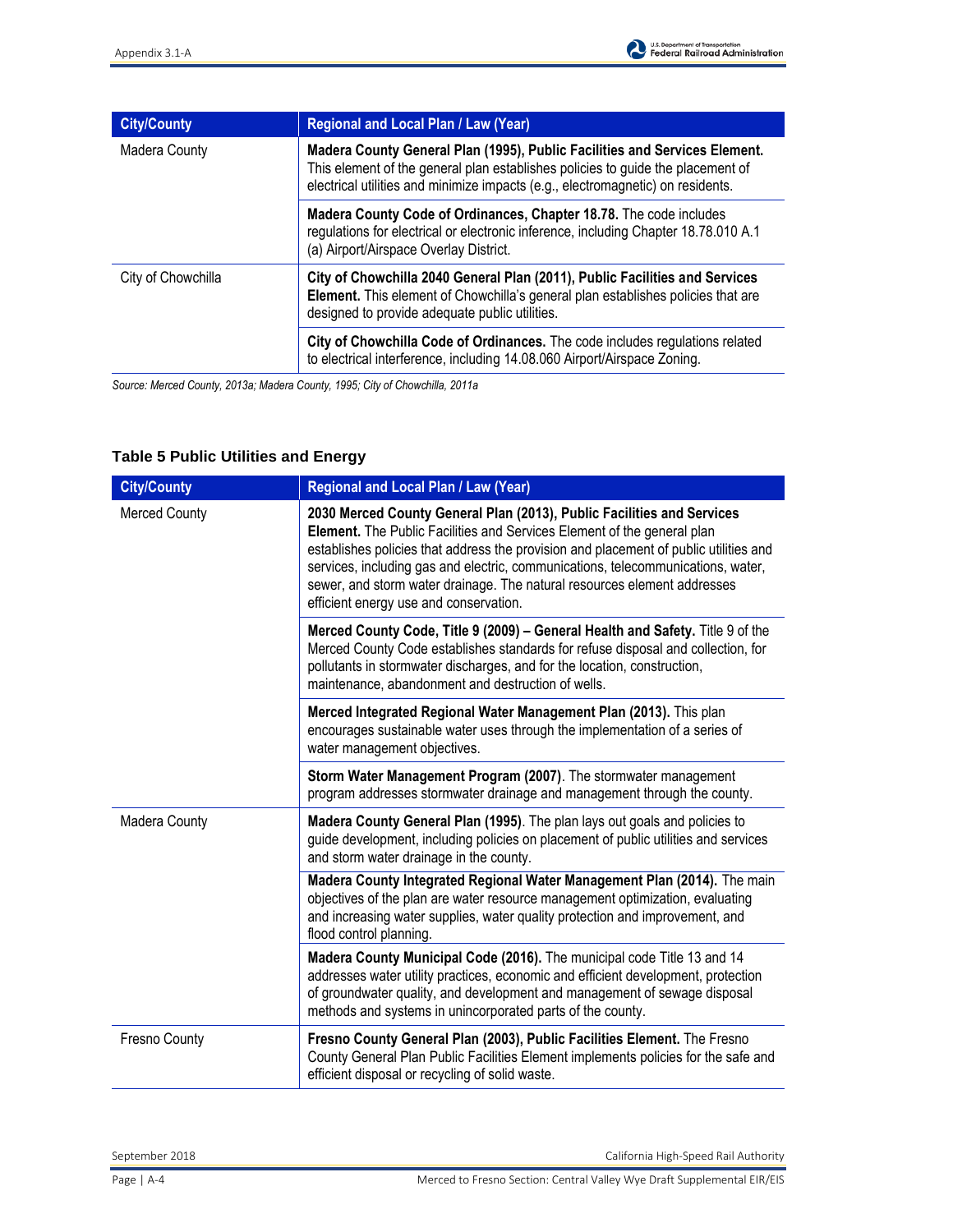

| <b>City/County</b> | Regional and Local Plan / Law (Year)                                                                                                                                                                                                                                                                                                                                                                                                                                                         |
|--------------------|----------------------------------------------------------------------------------------------------------------------------------------------------------------------------------------------------------------------------------------------------------------------------------------------------------------------------------------------------------------------------------------------------------------------------------------------------------------------------------------------|
|                    | Fresno County Municipal Code, Title 8 and Title 14 (2016). These titles address<br>disposal waste facilities and wastewater treatment systems.                                                                                                                                                                                                                                                                                                                                               |
| City of Chowchilla | City of Chowchilla 2040 General Plan (2011), Public Facilities and Services<br>Element. The Public Facilities and Services Element of Chowchilla's general plan<br>establishes policies that are designed to provide adequate infrastructure (i.e.,<br>water, sewer, storm drainage, natural gas, electrical and communication lines and<br>facilities, and solid wastes collection) for existing and future development. The<br>Open Space element encourages energy-efficient development. |
|                    | City of Chowchilla Municipal Code, Title 13 (2015) - Public Services. Title 13<br>of the Chowchilla Municipal Code establishes standards and requirements for<br>water service, sewer systems, and collections.                                                                                                                                                                                                                                                                              |
| City of Merced     | Merced Vision 2030 General Plan (2015a), Public Services Element. The goals<br>and policies contained in the public services element address the provision of<br>public services and facilities necessary to meet the demands of Merced's residents<br>now and in the future.                                                                                                                                                                                                                |

*Source: Merced County, 2007, 2013a, 2013b; Madera County, 1995, 2014b; Fresno County, 2003; Fresno County, 2016; City of Chowchilla, 2011a; City of Merced, 2015a* 

### **Table 6 Biological Resources and Wetlands**

| <b>City/County</b>       | Regional and Local Plan / Law (Year)                                                                                                                                                                                                                                                                                                                                                                                                                                                                                                                                                                                                                                                        |
|--------------------------|---------------------------------------------------------------------------------------------------------------------------------------------------------------------------------------------------------------------------------------------------------------------------------------------------------------------------------------------------------------------------------------------------------------------------------------------------------------------------------------------------------------------------------------------------------------------------------------------------------------------------------------------------------------------------------------------|
| <b>Merced County</b>     | 2030 Merced County General Plan (2013), Natural Resources Element. The<br>Natural Resources Element addresses protection, preservation, and enhancement<br>of biological resources in Merced County.                                                                                                                                                                                                                                                                                                                                                                                                                                                                                        |
| <b>Madera County</b>     | Madera County General Plan (1995). The plan includes goals and policies to<br>encourage the preservation of wetland and riparian areas and to protect, restore,<br>and enhance fish and wildlife habitat.                                                                                                                                                                                                                                                                                                                                                                                                                                                                                   |
| Fresno County            | Fresno County General Plan (2003). The Fresno County General Plan contains<br>goals and policies addressing long-term preservation, enhancement, and<br>enjoyment of plant, wildlife, and aquatic habitat resources in the Fresno area by<br>protecting, improving, and restoring these resources and also direct the County to<br>maintain and restore, where feasible, the ecological values of the San Joaquin<br>River corridor. It also aims to protect, restore, and enhance habitats in Fresno<br>County that support fish and wildlife species so that populations are maintained at<br>viable levels and preserve valuable vegetation resources as well as wetland<br>communities. |
| <b>Stanislaus County</b> | Stanislaus County General Plan (2016). The Stanislaus County General Plan<br>addressed the protection, preservation, and enhancement of biological resources,<br>including areas of sensitive wildlife habitat, oak woodlands, waterways, and<br>habitats of rare and endangered fish and wildlife species, in Stanislaus County.                                                                                                                                                                                                                                                                                                                                                           |
| City of Chowchilla       | City of Chowchilla 2040 General Plan (2011), Open Space and Conservation<br>Element, Biological Resources Section. Objective OS-13 encourages the<br>provision of open space areas through the preservation and enhancement of<br>natural features or the joint use of other public facilities and/or rights-of-ways.                                                                                                                                                                                                                                                                                                                                                                       |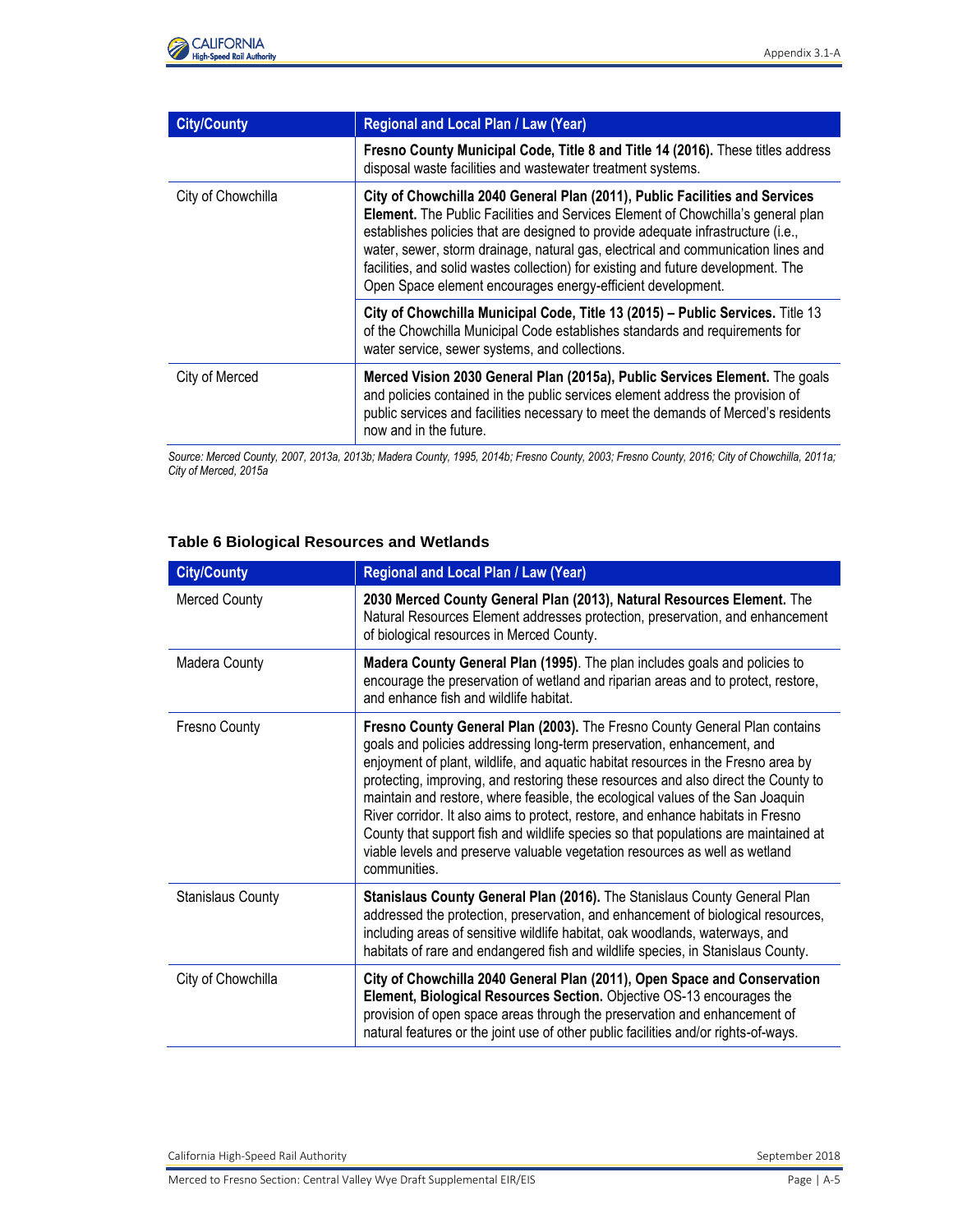| <b>City/County</b> | <b>Regional and Local Plan / Law (Year)</b>                                                                                                                                                                                                                                                                                                                                             |
|--------------------|-----------------------------------------------------------------------------------------------------------------------------------------------------------------------------------------------------------------------------------------------------------------------------------------------------------------------------------------------------------------------------------------|
| City of Merced     | Merced Vision 2030 General Plan (2015a), Open Space and Conservation<br><b>Element.</b> The Open Space and Conservation Element of the Merced Vision 2030<br>General Plan contains policies protecting wildlife habitats supporting rare,<br>endangered, or threatened species as well as to preserve and enhance creeks in<br>their natural state throughout the City.                 |
| City of Waterford  | Waterford Vision 2025 General Plan (2006), Open Space and Conservation<br>Element. The Open Space and Conservation Element of the Waterford Vision<br>2025 General Plan contains policies protecting wildlife habitats supporting rare,<br>endangered, or threatened species as well as to preserve and enhance water<br>quality and creeks in their natural state throughout the City. |

*Source: Merced County, 2013a; Madera County, 1995; Fresno County, 2003; City of Chowchilla, 2011a; City of Madera, 2009; City of Merced, 2015a; City of Waterford, 2006.* 

| <b>Regional</b>      | <b>Regional Regulation (Year)</b>                                                                                                                                                                                                                                                                                                                                                                                                                                        |
|----------------------|--------------------------------------------------------------------------------------------------------------------------------------------------------------------------------------------------------------------------------------------------------------------------------------------------------------------------------------------------------------------------------------------------------------------------------------------------------------------------|
| Central Valley Wye   | RWQCB's Order No. R5-2013-0074 (NPDES No. CAG95001). Waste Discharge<br>Requirements General Order for Dewatering and Other Low-Threat Discharges to<br>Surface Waters (General Dewatering Permit), updates the regulation of discharges<br>to surface water from dewatering activities.                                                                                                                                                                                 |
| <b>City/County</b>   | Regional and Local Plan / Law (Year)                                                                                                                                                                                                                                                                                                                                                                                                                                     |
| <b>Merced County</b> | 2030 Merced County General Plan (2013). The 2030 Merced County General<br>Plan establishes goals, policies, and programs that provide guidance for reducing<br>flood risk, protect soils from erosion, protect natural lands and special habitats,<br>control stormwater runoff, and minimize impacts on existing drainage facilities.                                                                                                                                   |
|                      | Merced County Code of Ordinances (2013). The Merced County Code contains<br>the following policies related to hydrology and water resources:                                                                                                                                                                                                                                                                                                                             |
|                      | Chapter 16.16 Building Code, Section 16.16.010 Adoption of the International<br><b>Building Code</b>                                                                                                                                                                                                                                                                                                                                                                     |
|                      | Title 18 (Zoning), Section 18.41.030: Dust, No urban land use shall create dust,<br>dirt or mud, which leaves the boundaries of the project site.                                                                                                                                                                                                                                                                                                                        |
| Madera County        | Madera County General Plan (1995). The Madera County General Plan contains<br>establishes goals, policies, and programs to address soil erosion, reduce flood<br>risk, preserve and protect natural lands and water bodies, mitigate negative effects<br>to storm drainage systems, and manage stormwater runoff, hydrology and water<br>resource issues.                                                                                                                |
|                      | Madera County Code of Ordinances Title 14 Buildings and Construction,<br>Chapter 14.50 Grading and Erosion Control (2005). Title 14 Buildings and<br>Construction, Chapter 14.50 Grading and Erosion Control sets minimum standards<br>for the construction of landfills, excavations and related activities so as to prevent<br>erosion, sedimentation and other environmental damage and to promote the public<br>health, safety and general welfare of the community. |
| Fresno County        | Fresno County General Plan (2003), Land Use and Public Facilities Elements.<br>The Fresno County General Plan contains goals and policies aimed at preventing<br>sedimentation and erosion, overdraft of groundwater, adverse effects of<br>construction activities to local streams, as well as requiring consideration of<br>designated floodways in determining the locations of future development.                                                                  |

### **Table 7 Hydrology and Water Resources**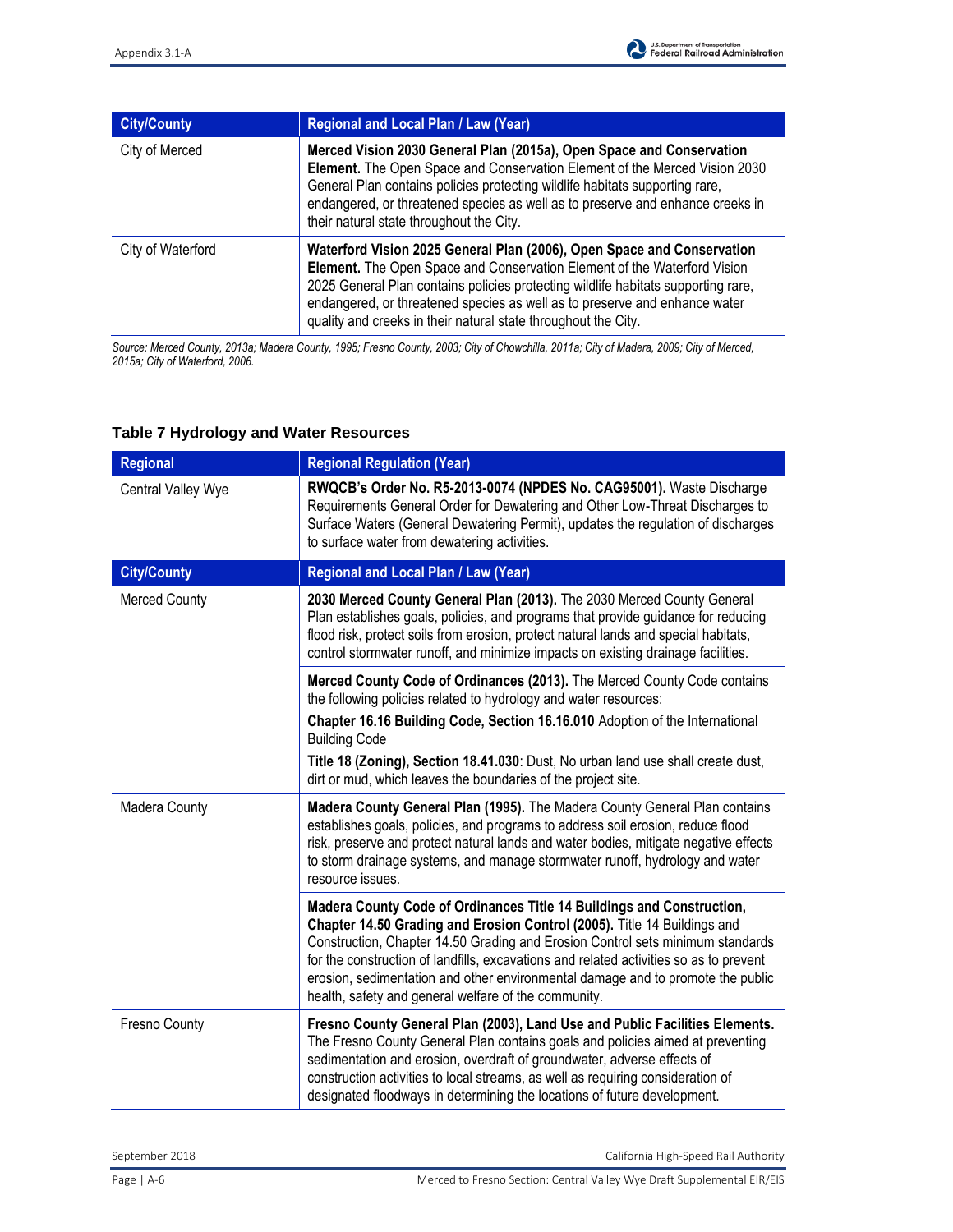| <b>Stanislaus County</b> | Stanislaus County General Plan (2016), Conservation and Open Space<br>Element. The Stanislaus County General Plan Conservation and Open Space<br>Element contains policies protecting water quality and groundwater aquifers, as<br>well as to conserve water resources and to protect waterways from bank erosion<br>and siltation in Stanislaus County.                                                                                                                                                                                                     |
|--------------------------|---------------------------------------------------------------------------------------------------------------------------------------------------------------------------------------------------------------------------------------------------------------------------------------------------------------------------------------------------------------------------------------------------------------------------------------------------------------------------------------------------------------------------------------------------------------|
|                          | Stanislaus County Code of Ordinances Chapter 14.14.010, Storm Water<br>Management and Discharge Control Ordinance (2008) protects and promotes<br>the health, safety, and general welfare of the citizens of Stanislaus County by<br>controlling non-stormwater discharges to the storm water conveyance system from<br>spills, dumping, or disposal of materials other than stormwater, and by reducing<br>pollutants in urban stormwater discharges to the maximum extent practicable.                                                                      |
| City of Chowchilla       | City of Chowchilla 2040 General Plan (2011). The City of Chowchilla 2040<br>General Plan contains the policies that provide guidance for implementing the<br>Master Plans for water, wastewater collection and treatment, and storm water<br>collection and disposal which address future growth demands and address public<br>facilities and services including schools in a coordinated and comprehensive<br>manner.                                                                                                                                        |
|                          | City of Chowchilla Code of Ordinances, Title 17 Subdivisions, Chapter 17.32<br>Design and Improvement Standards, Section 17.32.060 Grading Plan (1998).<br>This section states that an applicant may appeal the decision of the Zoning<br>Administrator or Planning Commission within ten days of the determination. An<br>appeal to the City Council shall be taken by filing a letter of appeal, in duplicate,<br>with the Planning Department and by concurrently paying to such department a fee<br>in the amount established by City Council resolution. |
| City of Merced           | Merced Vision 2030 General Plan (2012), Open Space, Conservation, and<br>Open Space Element and Public Services Element. The Merced Vision 2030<br>General Plan contains the policies that guide the preservation of natural resources,<br>including waterways, and aim to protect groundwater supplies and water quality<br>within the City.                                                                                                                                                                                                                 |
| City of Waterford        | Waterford Vision 2025 General Plan (2006), Open Space and Conservation<br>Element. The Waterford Vision 2025 General Plan contains goals and policies<br>aiming to preserve natural resources, to enhance Tuolumne River and Dry Creek,<br>and to preserve and enhance water quality within the City.                                                                                                                                                                                                                                                         |

*Sources: Merced County, 2013; Madera County, 1995; Madera County Planning Department, 2012; Fresno County, 2003; Stanislaus County, 2008; Stanislaus County, 2016a; City of Chowchilla, 2011a; City of Merced, 2012; City of Waterford, 2006* 

#### **Table 8 Geology, Soils, Seismicity, and Paleontological Resources**

| <b>City/County</b>   | Regional and Local Plan / Law (Year)                                                                                                                                                                                                                                                                                                                                                                                                                                                                                                                                                                                                                                                                                                                    |
|----------------------|---------------------------------------------------------------------------------------------------------------------------------------------------------------------------------------------------------------------------------------------------------------------------------------------------------------------------------------------------------------------------------------------------------------------------------------------------------------------------------------------------------------------------------------------------------------------------------------------------------------------------------------------------------------------------------------------------------------------------------------------------------|
| <b>Merced County</b> | 2030 Merced County General Plan (2013), Natural Resources Element, Health<br>and Safety Element, and Recreation and Cultural Resources Element. The<br>Natural Resources Element of the Merced County General Plan provides the<br>policy context for Merced County to achieve its vision for the management and<br>preservation of natural resources, including soils and minerals. The Health and<br>Safety Element of the General Plan establishes policies to protect residents and<br>property from risks, such as geologic and seismic hazards, by quiding the location<br>and type of new development. The Recreation and Cultural Resources Element<br>encourages the protection of cultural, archaeological, and paleontological<br>resources. |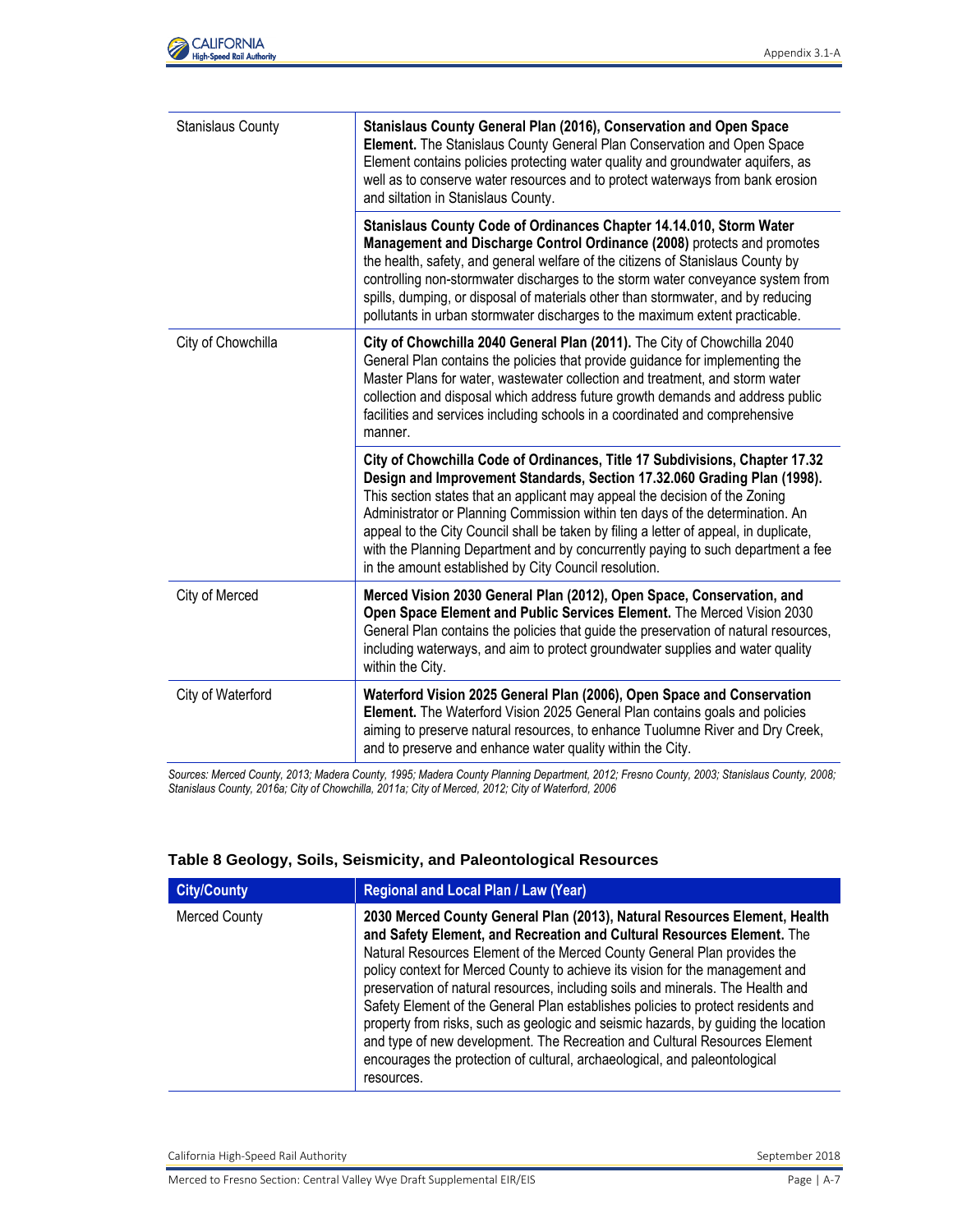

| <b>City/County</b>       | Regional and Local Plan / Law (Year)                                                                                                                                                                                                                                                                                                                                                                                   |
|--------------------------|------------------------------------------------------------------------------------------------------------------------------------------------------------------------------------------------------------------------------------------------------------------------------------------------------------------------------------------------------------------------------------------------------------------------|
|                          | Merced County Code, Chapter 16 and Chapter 18 (2016). The code establishes<br>building code standards and performance standards for development, including<br>provisions for clearing, grading, earth moving, and other site preparation activities.                                                                                                                                                                   |
| Madera County            | Madera County Code, Chapter 14 (2016). The code adopts the California<br>Building Code and establishes grading and erosion control rules for new<br>development.                                                                                                                                                                                                                                                       |
|                          | Madera County General Plan (1995). Provides goals, policies, and<br>implementation programs to protect and enhance natural qualities of streams,<br>creeks, and groundwater; to conserve mineral resources; and to minimize loss of<br>life, injury, and property damage due to seismic and geologic hazards including<br>landslide hazards, unstable slopes, steep slopes, and expansive soils.                       |
| Fresno County            | Fresno County General Plan (2003). The Fresno County General Plan contains<br>goals and policies aimed at protecting Fresno County's important paleontological<br>and geological sites, and addresses seismic and geological hazards through<br>policies and implementation programs designed to minimize the loss of life, injury,<br>and property damage.                                                            |
| <b>Stanislaus County</b> | Stanislaus County General Plan (2016). The Stanislaus County General Plan<br>addresses seismic and geological hazards through policies and implementation<br>programs designed to minimize the loss of life, injury, and property damage.                                                                                                                                                                              |
| City of Chowchilla       | City of Chowchilla 2040 General Plan (2011), Public Safety Element. This<br>element of Chowchilla's General Plan identifies measures to minimize community<br>exposure to harmful impacts caused by natural hazards, such as seismic activity<br>or flooding. This is accomplished through policies that guide development and<br>require geologic and engineering studies for all critical, public facility projects. |
|                          | City of Chowchilla Code, Chapter 15 (2014). The code establishes the adoption<br>of the 2013 California Building Code, as amended.                                                                                                                                                                                                                                                                                     |

*Source: Merced County, 2013a; Madera County, 1995; Fresno County, 2003; Stanislaus County, 2016a; City of Chowchilla, 2011a* 

### **Table 9 Hazardous Materials and Wastes**

| <b>City/County</b>   | <b>Regional and Local Plan / Law (Year)</b>                                                                                                                                                                                                                           |
|----------------------|-----------------------------------------------------------------------------------------------------------------------------------------------------------------------------------------------------------------------------------------------------------------------|
| <b>Merced County</b> | 2030 Merced County General Plan (2013), Public Facilities and Services<br>Element. This element of the general plan details policies that focus on the<br>collection and safe disposal of solid and hazardous waste generated in Merced<br>County.                    |
|                      | 2030 Merced County General Plan (2013), Health and Safety Element. Merced<br>County's Health and Safety Element addresses the location, storage,<br>transportation, and safety of hazardous materials and wastes.                                                     |
|                      | <b>Merced County Multi-Jurisdictional Local Hazard Mitigation Plan (2014).</b> This<br>plan outlines the hazard mitigation strategy to reduce long-term risk from natural<br>hazards and disasters.                                                                   |
|                      | County of Merced Emergency Operations Plan (2013). This plan addresses<br>Merced County's planned response to emergency situations associated with<br>natural disasters, technological incidents, and national security emergencies in or<br>affecting Merced County. |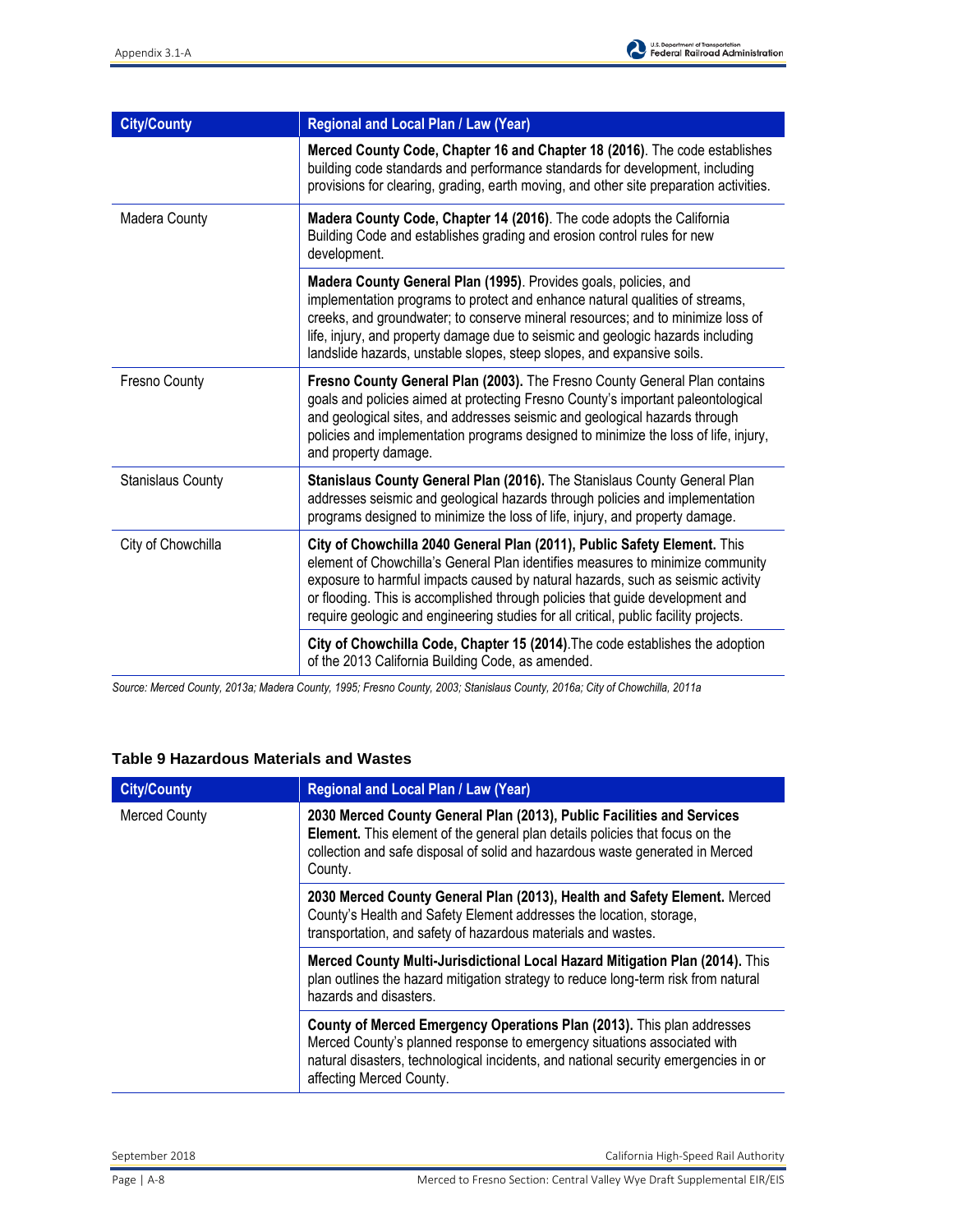

| <b>City/County</b> | Regional and Local Plan / Law (Year)                                                                                                                                                                                                                                                            |
|--------------------|-------------------------------------------------------------------------------------------------------------------------------------------------------------------------------------------------------------------------------------------------------------------------------------------------|
| Madera County      | Madera County Operational Area Emergency Operations Plan (2010). This<br>plan establishes an Emergency Management Organization, describes the role of<br>the Emergency Response Center, and outlines the county's actions during a<br>response to an emergency and during the recovery process. |
|                    | Madera County, California: Local Hazard Mitigation Plan (2011). This plan<br>outlines the hazard mitigation strategy to reduce long-term risk from natural<br>hazards and disasters.                                                                                                            |
|                    | Madera County General Plan Policy Document (1995). The general plan<br>includes policies regarding the use and disposal of hazardous materials and<br>waste.                                                                                                                                    |
| City of Chowchilla | City of Chowchilla 2040 General Plan (2011), Public Safety Element. This<br>element of Chowchilla's General Plan outlines measures to minimize community<br>exposure to risks associated with the transport, distribution, use, and storage of<br>hazardous materials.                          |
|                    | City of Chowchilla Local Hazard Mitigation Plan (2011). This plan outlines the<br>hazard mitigation strategy to reduce long-term risk from natural hazards and<br>disasters.                                                                                                                    |
| City of Merced     | Merced Vision 2030 General Plan (2015), Safety Element. The Merced Vision<br>2030 General Plan contains policies that aim to minimize the community's<br>exposure to hazardous materials and wastes.                                                                                            |
| City of Waterford  | Waterford Vision 2025 General Plan (2006), Safety Element. The Waterford<br>Vision 2025 General Plan contains goals and policies aiming to minimize human<br>exposure to hazardous materials and wastes within the City.                                                                        |

*Source: Merced County, 2013a, 2013c, 2014; Madera County, 1995, 2010b, 2011; City of Chowchilla, 2011a, 2011b; City of Merced, 2015a; City of Waterford, 2006* 

#### **Table 10 Safety and Security**

| <b>City/County</b>   | Regional and Local Plan / Law (Year)                                                                                                                                                                                                                                                                                                                                                                                                                                                      |
|----------------------|-------------------------------------------------------------------------------------------------------------------------------------------------------------------------------------------------------------------------------------------------------------------------------------------------------------------------------------------------------------------------------------------------------------------------------------------------------------------------------------------|
| <b>Merced County</b> | 2030 Merced County General Plan (2013). The 2030 Merced County General<br>Plan contains goals and policies that provide guidance to encourage safe bicycle<br>and pedestrian systems, maintain and expand rail transportation systems,<br>minimize exposure of residents of the effects of urban and wildland fires, and<br>provide timely and adequate emergency services for county residents.                                                                                          |
|                      | Merced County Emergency Operations Plan (2013). The Merced County<br>Emergency Operations Plan establishes the emergency management organization<br>required to mitigate any significant emergency or disasters, identifies the policies<br>and procedures required to protect the health and safety of communities from the<br>effects of natural and technological emergencies and disasters, and establishes<br>the operational concepts and procedures.                               |
|                      | Merced County Municipal Code, Chapter 2.72: Office of Emergency Services<br>and Operational Area Council (2013). This code directs the preparation and<br>carrying out of plans for the protection of persons and property within the county in<br>the event of an emergency, the direction of the emergency organization, and the<br>coordination of the emergency functions of the County with all other public<br>agencies, corporations, organizations, and affected private persons. |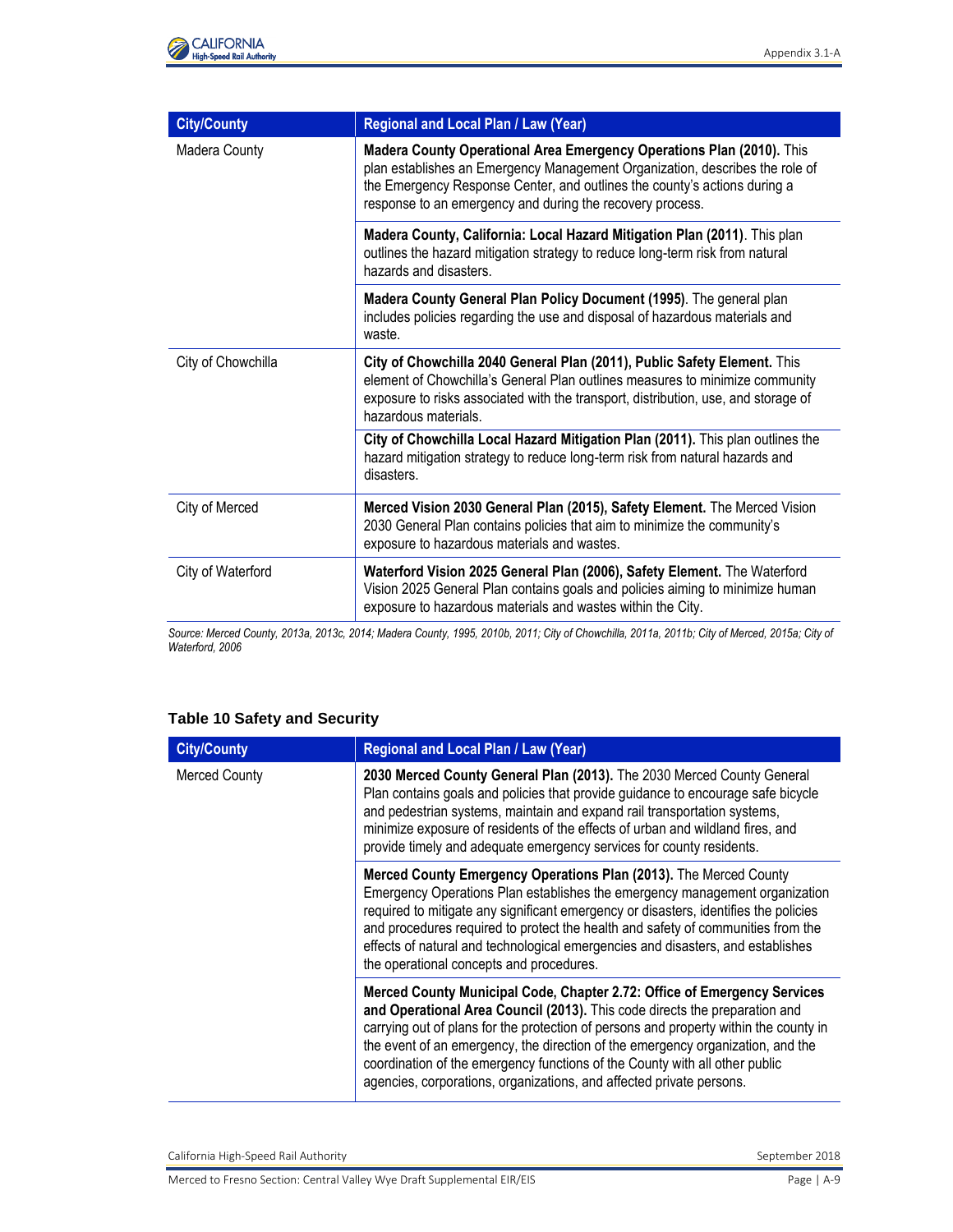| <b>City/County</b>       | Regional and Local Plan / Law (Year)                                                                                                                                                                                                                                                                                                                                                                                                                                                                                                                                                                      |
|--------------------------|-----------------------------------------------------------------------------------------------------------------------------------------------------------------------------------------------------------------------------------------------------------------------------------------------------------------------------------------------------------------------------------------------------------------------------------------------------------------------------------------------------------------------------------------------------------------------------------------------------------|
| Madera County            | Madera County General Plan (1995). The Madera County General Plan contains<br>policies and goals that provide guidance to promote safe and efficient mass transit<br>system, provide a safe system of non-motorized transportation system, minimize<br>risk and damage from unwanted fires, coordinate emergency response and<br>preparedness, and protect public health and safety through provision of<br>emergency services.                                                                                                                                                                           |
|                          | Madera County Emergency Operations Plan (2010). The Madera County<br>Emergency Operations Plan addresses the planned response to extraordinary<br>emergency situations associated with natural disasters, technological incidents,<br>weapons of mass destruction, and national security emergencies in or affecting<br>Madera County.                                                                                                                                                                                                                                                                    |
|                          | Madera County Municipal Code, Title 2.78: Emergency Services and Disaster<br>(2013). This code establishes the Madera County disaster council and the county<br>emergency services organization. It also provides for the preparation and carrying<br>out of the plans for the protection of persons and property within the county in the<br>event of an emergency; the direction of the emergency organization; the<br>coordination of the emergency functions of the county with all other governmental<br>agencies, incorporated areas, corporations, organizations, and affected private<br>persons. |
|                          | Madera County Municipal Code, Chapter 18.88.040: Public Utilities (1989).<br>Communications equipment buildings, substations, underground and overhead<br>transmission lines and power lines above seventy KV, trunk and interregional<br>communication lines, and supporting structures shall be permitted in any district,<br>subject to review by the zoning administrator.                                                                                                                                                                                                                            |
|                          | Public utility distribution and transmission lines, both overhead and underground,<br>shall be permitted in all districts without limitation as to height except in AAO<br>airport/airspace overlaid districts, and without the necessity of first obtaining a use<br>permit; provided, however, that the routes of proposed electric transmission lines<br>shall be submitted to the planning commission for recommendation prior to<br>acquisition of rights-of-way therefor.                                                                                                                           |
| Fresno County            | Fresno County General Plan (2003), Health and Safety Element. The Fresno<br>County General Plan contains goals and policies protecting new development,<br>including public infrastructure, from seismic hazards, including fault rupture,<br>ground shaking, lateral spreading, lurch cracking, fault creep, liquefaction,<br>subsidence, settlement, landslides, mudslides unstable slopes, and avalanche.                                                                                                                                                                                              |
|                          | Fresno County Multi-Hazard Mitigation Plan (2009). This plan documents<br>Fresno County's hazard mitigation planning process and identifies relevant<br>hazards and vulnerabilities and strategies the County and participating jurisdictions<br>will use to decrease vulnerability and increase resiliency and sustainability in<br>Fresno County. Fresno County and 12 other jurisdictions prepared this local<br>hazard mitigation plan to guide hazard mitigation planning to better protect the<br>people and property of the County from the effects of hazard events.                              |
| <b>Stanislaus County</b> | Stanislaus County Local Hazard Mitigation Plan (2016). The Stanislaus County<br>Local Hazard Mitigation Plan identifies risks posed by disasters, and identifies<br>ways to minimize damage from those disasters. The plan is a comprehensive<br>resource document that serves many purposes, including: enhancing public<br>awareness and understanding, creating a decision tool for management,<br>promoting compliance with State and Federal program requirements, enhancing<br>local policies for hazard mitigation capability, and providing inter-jurisdictional<br>coordination.                 |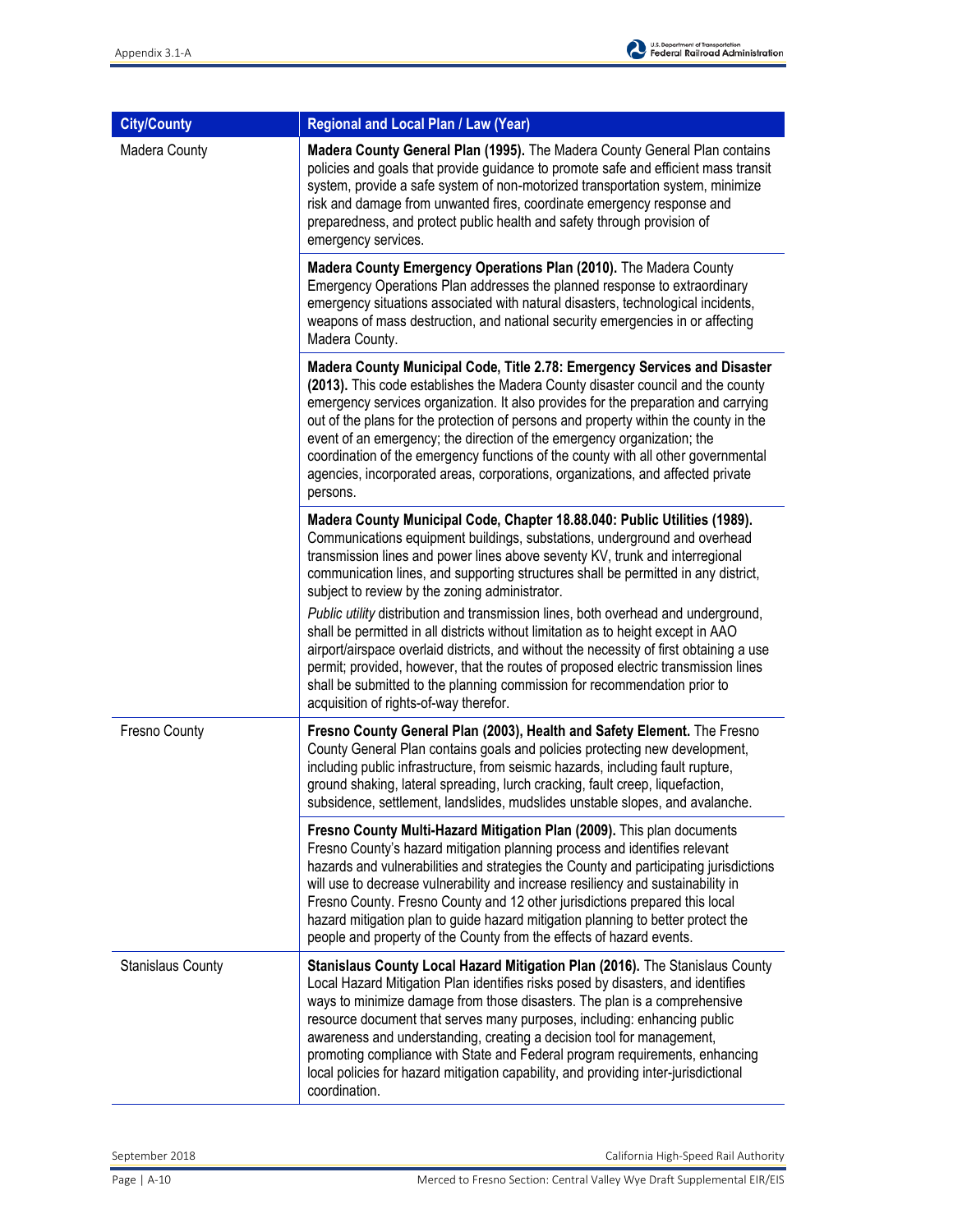| <b>City/County</b> | Regional and Local Plan / Law (Year)                                                                                                                                                                                                                                                                                                                                                                                                                                                                                                                                                                                                                                                                                    |
|--------------------|-------------------------------------------------------------------------------------------------------------------------------------------------------------------------------------------------------------------------------------------------------------------------------------------------------------------------------------------------------------------------------------------------------------------------------------------------------------------------------------------------------------------------------------------------------------------------------------------------------------------------------------------------------------------------------------------------------------------------|
|                    | Stanislaus County Emergency Operations Plan (2015). The Emergency<br>Operations Plan (EOP) addresses the planned response to extraordinary<br>emergency situations associated with natural or human-caused disasters,<br>technological incidents, and national security emergencies in or affecting the<br>County of Stanislaus. The EOP serves as the basis for response as well as<br>recovery efforts and activities within the County.                                                                                                                                                                                                                                                                              |
|                    | Stanislaus County Airport Land Use Compatibility Plan (2014). This plan<br>contains the individual Compatibility Plan for three airports in Stanislaus County:<br>the Modesto City-County Airport, the Oakdale Municipal Airport, and the former<br>Crows Landing Air Facility. As adopted by the Stanislaus County Airport Land Use<br>Commission, the basic function of the plan is to promote compatibility between<br>these airports and the land uses surrounding them to the extent that these areas<br>have not already been devoted to incompatible uses. The plan accomplishes this<br>function through establishment of a set of compatibility criteria applicable to new<br>development around each airport. |
| City of Oakdale    | Oakdale Municipal Airport Master Plan (1996). This plan evaluates existing<br>airport facilities, assesses airport demand, and recommendations for prudent and<br>proper protection and development of the Oakdale Municipal Airport. The Oakdale<br>Municipal Airport Master Plan defines primary, approach, transitional, horizontal,<br>and conical surfaces.                                                                                                                                                                                                                                                                                                                                                        |
| City of Chowchilla | City of Chowchilla 2040 General Plan (2011). The City of Chowchilla 2040<br>General Plan contain policies and goals that provide guidance to address fire<br>impacts and mitigation, provide effective fire and emergency medical services,<br>minimize risk of hazards associated with aircraft operations, and the enhancement<br>and maintenance of pedestrian routes.                                                                                                                                                                                                                                                                                                                                               |
|                    | Chowchilla Municipal Code, Chapter 2.28: Emergency Services Act (2012).<br>This code states that the preparation and carrying out of plans for the protection of<br>persons and property within this city in the event of a disaster. It also states that<br>coordination of all public agencies, private persons, corporations and organizations<br>must be in compliance with the state of California's Standardized Emergency<br>Management System.                                                                                                                                                                                                                                                                  |
| City of Merced     | Merced Vision 2030 General Plan (2015), Safety Element. The Merced Vision<br>2030 General Plan contains policies that aim to protect all public facilities and<br>infrastructure from damage due to seismic events.                                                                                                                                                                                                                                                                                                                                                                                                                                                                                                     |
|                    | City of Merced Draft Local Hazard Mitigation Plan (2015). On March 16, 2015,<br>the City of Merced City Council adopted the City of Merced Local Hazard<br>Mitigation Plan. The Draft Local Hazard Mitigation Plan identifies potential natural<br>hazards that threaten communities, such as flooding, earthquakes, fire, and fog.<br>The intent of the plan is to help save lives and reduce property damage. The public<br>is encouraged to participate and comment on the Draft Hazard Mitigation Plan<br>during its drafting stages.                                                                                                                                                                               |
| City of Waterford  | Waterford Vision 2025 General Plan (2006), Safety Element. The City of<br>Waterford General Plan includes policies that aim to protect all public facilities and<br>infrastructure from damage due to seismic events.                                                                                                                                                                                                                                                                                                                                                                                                                                                                                                   |
|                    | City of Waterford Local Hazard Mitigation Plan (2011a). This plan is a<br>preparedness document and is designed to be read, understood, and exercised<br>prior to an emergency. It was developed in accordance with the Standardized<br>Emergency Management System (SEMS) and the National Incident Management<br>System (NIMS).                                                                                                                                                                                                                                                                                                                                                                                       |

California High-Speed Rail Authority **September 2018** September 2018

Merced to Fresno Section: Central Valley Wye Draft Supplemental EIR/EIS Page 1 A-11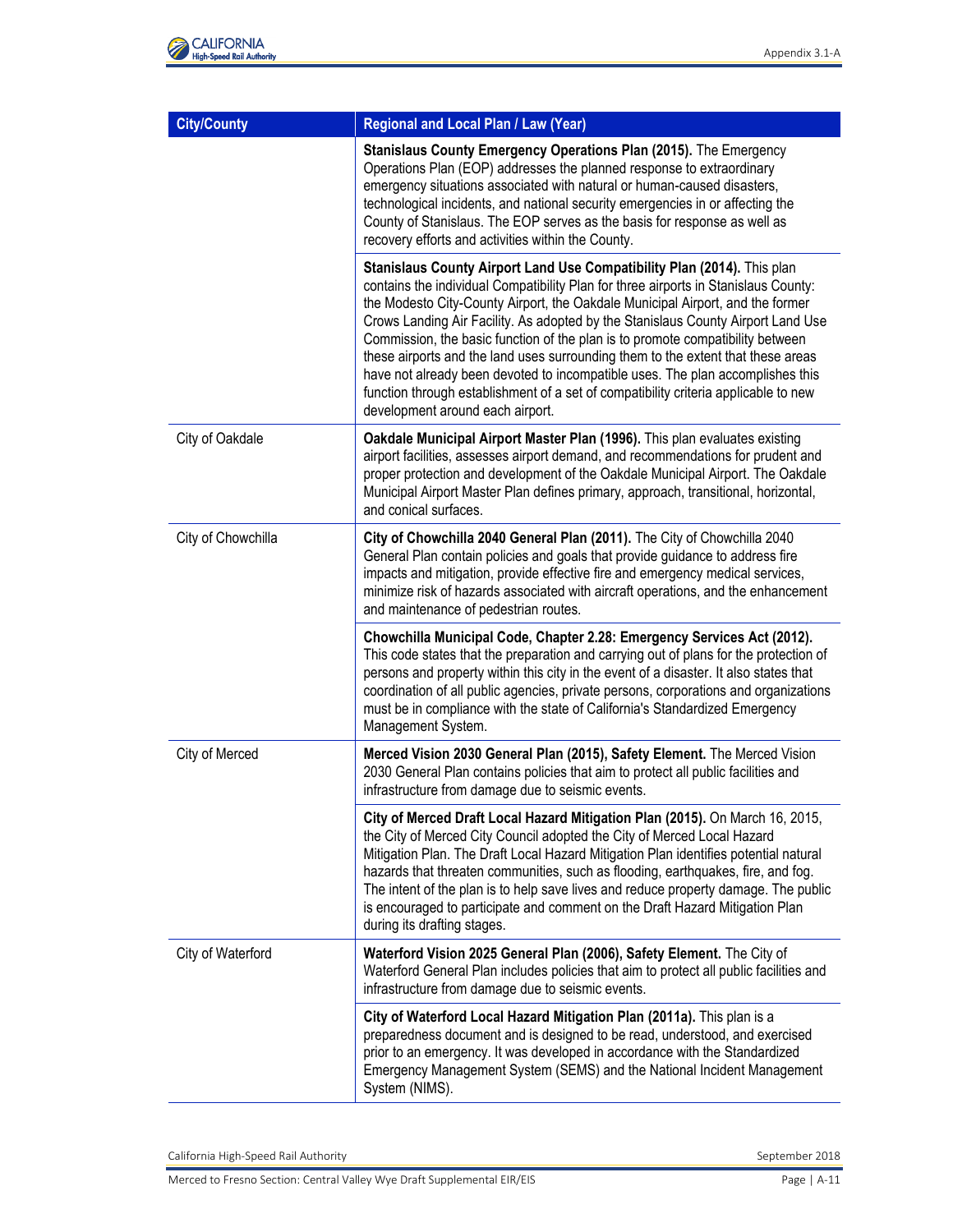| <b>City/County</b> | <b>Regional and Local Plan / Law (Year)</b>                                                                                                                                                                                                                                                                                                                                                                                                                      |
|--------------------|------------------------------------------------------------------------------------------------------------------------------------------------------------------------------------------------------------------------------------------------------------------------------------------------------------------------------------------------------------------------------------------------------------------------------------------------------------------|
|                    | City of Waterford Emergency Operations Plan (2011b). The purpose of City of<br>Waterford Emergency Operations Plan (EOP) is to establish a comprehensive<br>approach to various identified natural, man-made and technological disasters. The<br>EOP provides an overview of operational concepts; identifies the components of<br>the City's Emergency Management Organization; and describes overall<br>responsibilities of federal, state and local agencies. |

*Sources: Fresno County, 2003, 2009; Merced County, 2013a, 2007, 2013b; Madera County, 1995, 2010b; Stanislaus County Airport Land Use Commission, 2014; Stanislaus County, 2015, 2016b; City of Chowchilla, 2011a; City of Merced, 2015a, 2015b; City of Waterford, 2006, 2011a, 2011b; City of Oakdale, 1996.* 

#### **Table 11 Socioeconomics and Communities**

| <b>City/County</b>       | Regional and Local Plan / Law (Year)                                                                                                                                                                                                                                                                                                                                                  |
|--------------------------|---------------------------------------------------------------------------------------------------------------------------------------------------------------------------------------------------------------------------------------------------------------------------------------------------------------------------------------------------------------------------------------|
| <b>Merced County</b>     | Merced County Regional Transportation Plan 2014-2040 (2014). This long-<br>range planning document establishes transportation-related goals and policies that<br>would influence urban planning, local circulation, accessibility to transit,<br>development of pedestrian and bicycle facilities, and air quality.                                                                   |
|                          | 2030 Merced County General Plan (2013). The Merced County General Plan is a<br>comprehensive, long-term plan that guides the County's future development and<br>establishes the County's land use, circulation, housing, economic, and social<br>goals.                                                                                                                               |
|                          | Merced County General Plan (2016), Housing Element. The Housing Element<br>of the general plan includes policies regarding the preservation of existing<br>character and integrity of residential neighborhood.                                                                                                                                                                       |
| Madera County            | Madera County 2014 Regional Transportation Plan and Sustainable<br>Communities Strategies (2014). The purpose of the Madera County Regional<br>Transportation Plan is to promote the development of a coordinated multimodal<br>transportation system that is integrated with the County's land management<br>strategies and air quality goals.                                       |
|                          | Madera County General Plan (1995). The Madera County General Plan is a<br>comprehensive, long-term plan that guides the County's future development and<br>establishes the County's goals and policies related to land use, circulation, public<br>facilities and services, recreational and cultural resources, agricultural and natural<br>resources, health and safety, and noise. |
|                          | Madera County General Plan (2015), Housing Element Update. The Housing<br>Element Update includes goals to encourage affordable housing, conserve and<br>improve the existing housing stock, and provide decent housing and quality living<br>environment for all residents.                                                                                                          |
| Fresno County            | Fresno County General Plan (2003). The Fresno County General Plan contains<br>polices promoting the long-term conservation of productive and potentially<br>productive agricultural lands within the County.                                                                                                                                                                          |
| <b>Stanislaus County</b> | Stanislaus County General Plan (2016). The Stanislaus County General Plan<br>contains goals and policies protecting and promoting the agricultural industry<br>within Stanislaus County, as well as to help foster stable economic growth.                                                                                                                                            |
| City of Chowchilla       | City of Chowchilla 2040 General Plan (2011). Chowchilla's general plan is a<br>long-term planning document that guides community growth and future<br>development and establishes the City's land use, circulation, housing, economic,<br>and social goals.                                                                                                                           |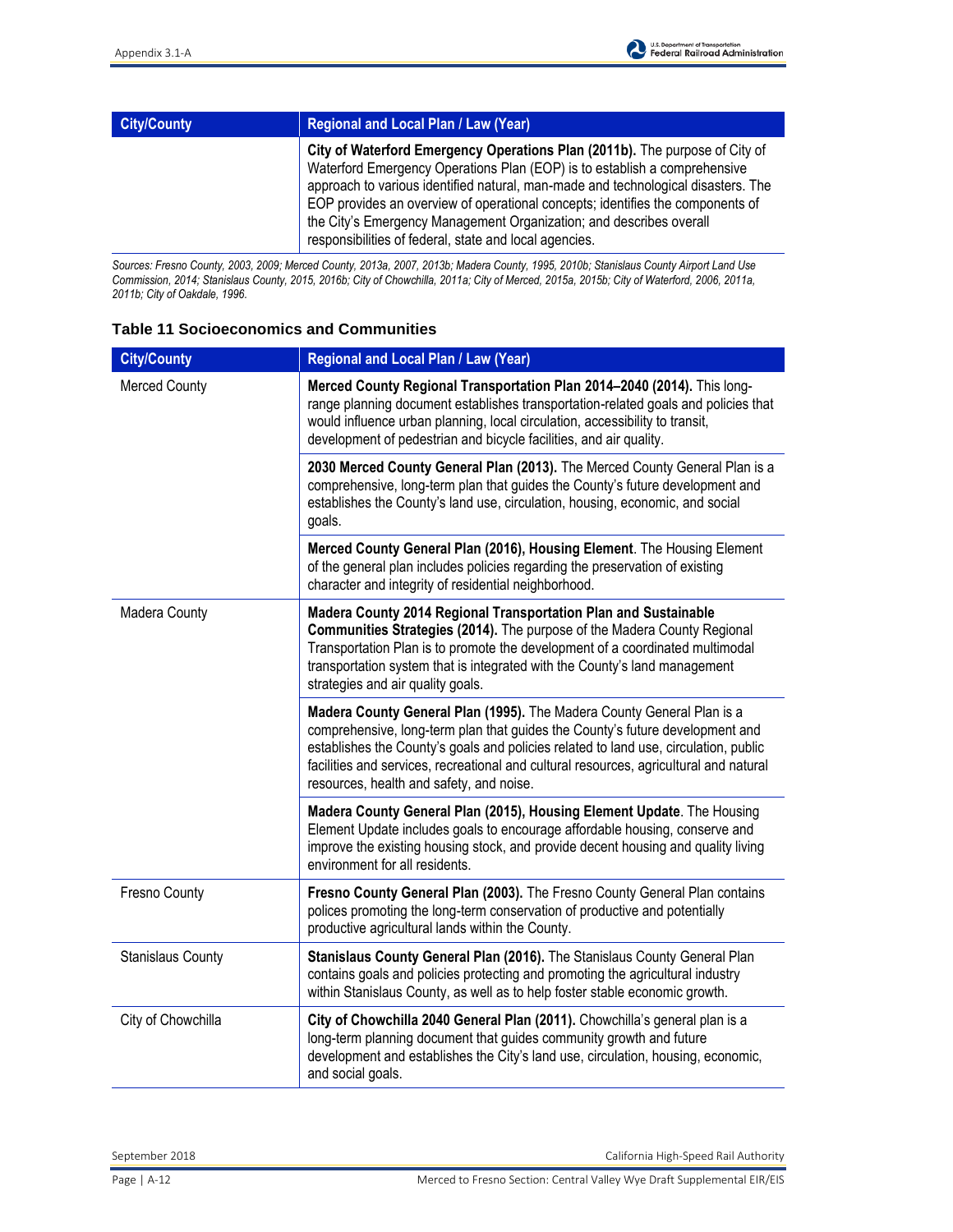

| <b>City/County</b> | Regional and Local Plan / Law (Year)                                                                                                                                                                                                                             |
|--------------------|------------------------------------------------------------------------------------------------------------------------------------------------------------------------------------------------------------------------------------------------------------------|
|                    | City of Chowchilla Plan (2010), Housing Element 2009-2014. The Housing<br>Element of the general plan includes policies regarding the conservation of<br>existing housing stock and neighborhoods.                                                               |
| City of Merced     | Merced Vision 2030 General Plan (2015). The Merced Vision General Plan<br>contains goals and policies protecting existing neighborhoods from incompatible<br>developments and minimizing air quality impacts of proposed projects within the<br>City.            |
| City of Waterford  | Waterford Vision 2025 General Plan (2006). The Waterford Vision 2025 General<br>Plan contains goals and policies protecting existing neighborhoods from<br>incompatible developments and minimizing air quality impacts of proposed<br>projects within the City. |

*Source: MCAG, 2014; Merced County, 2013a, 2016; Madera County, 1995, 2014a, 2015; Fresno County, 2003; Stanislaus County, 2016a; City of Chowchilla, 2010, 2011a; City of Merced, 2015a; City of Waterford, 2006* 

| <b>City/County</b>   | <b>Regional and Local Plan / Law (Year)</b>                                                                                                                                                                                                                                                                                                                                                                                                                                                                                                            |
|----------------------|--------------------------------------------------------------------------------------------------------------------------------------------------------------------------------------------------------------------------------------------------------------------------------------------------------------------------------------------------------------------------------------------------------------------------------------------------------------------------------------------------------------------------------------------------------|
| <b>Merced County</b> | 2014 Regional Transportation Plan for Merced County (2014). This document<br>establishes transportation-related goals and policies that influence urban<br>development and land use.                                                                                                                                                                                                                                                                                                                                                                   |
|                      | 2030 Merced County General Plan (2013), Land Use Element. This plan<br>documents designates the type, intensity, and general distribution of uses of land<br>for housing, business, industry, open space, education, public buildings and<br>grounds, waste disposal facilities, and other categories of public and private uses<br>within unincorporated Merced County.                                                                                                                                                                               |
|                      | Merced County Municipal Code, Chapter 18. Chapter 18 of the Merced County<br>Municipal Code pertains to zoning issues; its purposes are to implement the goals,<br>objectives, and policies of the County general plan; assure compatibility between<br>land uses; and encourage development that protects and promotes the public<br>health, safety, and general welfare of the unincorporated areas of the county. *<br>Chapter 18.02 A-1, A-1-40, and A-2 designate agricultural zones to preserve,<br>develop, and grow agriculture in the county. |
| Madera County        | Madera County General Plan (1995), Land Use Element. The Madera County<br>General Plan's Land Use Element identifies proposed land uses form Madera<br>County and describes the allowable uses and standards for each land use<br>designation.                                                                                                                                                                                                                                                                                                         |
|                      | Madera County Code, Title 18. Title 18 of the Madera County Code of<br>Ordinances designates agricultural zones to preserve, develop, and grow<br>agriculture in the county. It also includes dairy operations standards and regulatory<br>standards that identify procedures and management practices for implementation<br>that provide pollution protection for surface and groundwater resources.                                                                                                                                                  |
|                      | Madera County 2014 Regional Transportation Plan (2014). This document<br>establishes transportation-related goals and policies that influence urban<br>development and land use.                                                                                                                                                                                                                                                                                                                                                                       |

#### **Table 12 Land Use and Development**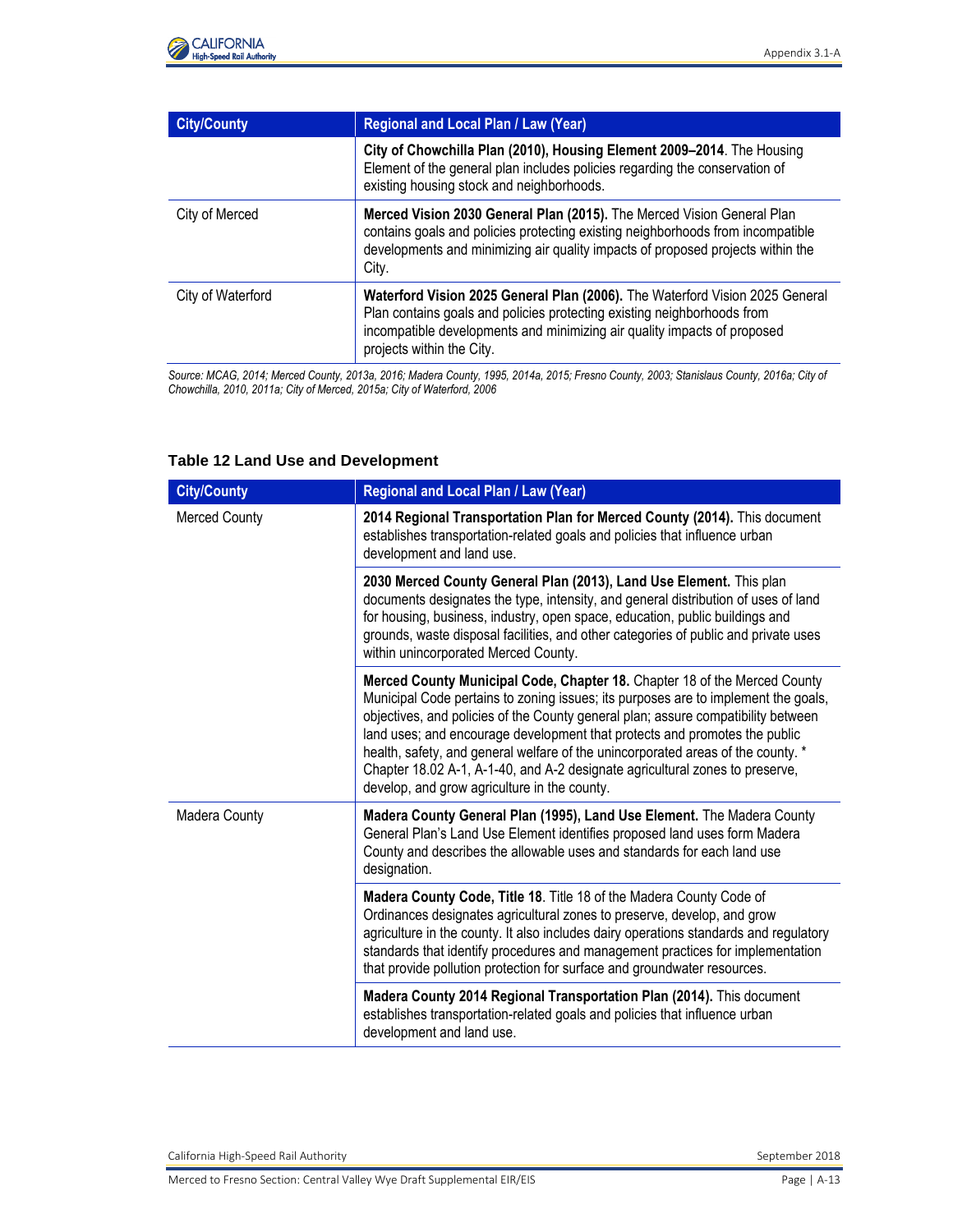

| <b>City/County</b>       | Regional and Local Plan / Law (Year)                                                                                                                                                                                                                                                                                                                                       |
|--------------------------|----------------------------------------------------------------------------------------------------------------------------------------------------------------------------------------------------------------------------------------------------------------------------------------------------------------------------------------------------------------------------|
|                          | Madera County Airport Land Use Compatibility Plan (2015). This plan<br>promotes and establishes compatibility between the County's airports and<br>surrounding land uses. The plan sets forth criteria by which the surrounding land<br>use actions, master plans of existing airports, and plans for new airports or<br>heliports are compatible with the land use zones. |
| <b>Stanislaus County</b> | Stanislaus County General Plan (2016). The Stanislaus County General Plan<br>contains goals and policies aimed at retaining agricultural lands in agricultural uses<br>and directing development away from productive agricultural areas.                                                                                                                                  |
| City of Chowchilla       | City of Chowchilla 2040 General Plan (2011), Land Use Element. This element<br>of the general plan describes current and planned land uses and their relationship<br>to Chowchilla's long range vision. It addresses land use classifications, objectives,<br>policies, and implementation measures to manage growth and inter-jurisdictional<br>relationships.            |
|                          | City of Chowchilla Municipal Code, Title 18. Title 18 of the City of Chowchilla<br>Municipal Code, pertains to the zoning ordinance of the City of Chowchilla and<br>designates all relevant zoning districts.                                                                                                                                                             |
| City of Merced           | Merced Vision 2030 General Plan (2015). The City of Merced General Plan Land<br>Use Element identifies proposed land uses in Merced and describes the allowable<br>uses and standards for each land use designation.                                                                                                                                                       |
| City of Waterford        | Waterford Vision 2025 General Plan (2006), Land Use Element. The Waterford<br>Vision 2025 General Plan Land Use Element contains goals and policies<br>protecting existing neighborhoods from incompatible developments and minimizing<br>air quality impacts of proposed projects within the City.                                                                        |

*Source: San Joaquin Valley Regional Policy Council, 2010; MCAG, 2014; Merced County, 2013a; Madera County, 2015, 1995, 2014a; Stanislaus County, 2016a; City of Chowchilla, 2011a; City of Merced, 2015a; City of Waterford, 2006* 

### **Table 13 Agricultural Farmland**

| <b>City/County</b>   | Regional and Local Plan / Law (Year)                                                                                                                                                                                                                                                                                                                                                                         |
|----------------------|--------------------------------------------------------------------------------------------------------------------------------------------------------------------------------------------------------------------------------------------------------------------------------------------------------------------------------------------------------------------------------------------------------------|
| <b>Merced County</b> | 2030 Merced County General Plan (2013), Agricultural Element. The<br>Agricultural Element of the 2030 Merced County General Plan provides the policy<br>context for Merced County to achieve its vision for the protection, preservation,<br>and expansion of productive agriculture. Agriculture is the prominent economic<br>segment in the County and accounts for more than 90 percent of all land area. |
|                      | Merced County Code, Title 18 (2002). Chapter 18.02 A-1, A-1-40, and A-2<br>designates agricultural zones to preserve, develop, and grow agriculture in the<br>county.                                                                                                                                                                                                                                        |
|                      | Merced County Code, Title 17 (2011). Merced County Code (Title 17) has<br>adopted a Right-to-Farm ordinance, which states that residents moving into areas<br>with existing agricultural activities should be prepared to experience<br>inconveniences arising from typical agricultural operations.                                                                                                         |
|                      | 2014–2040 Regional Transportation Plan and Sustainable Communities<br>Strategy (2014). The plan includes objectives to preserve productive farmland.                                                                                                                                                                                                                                                         |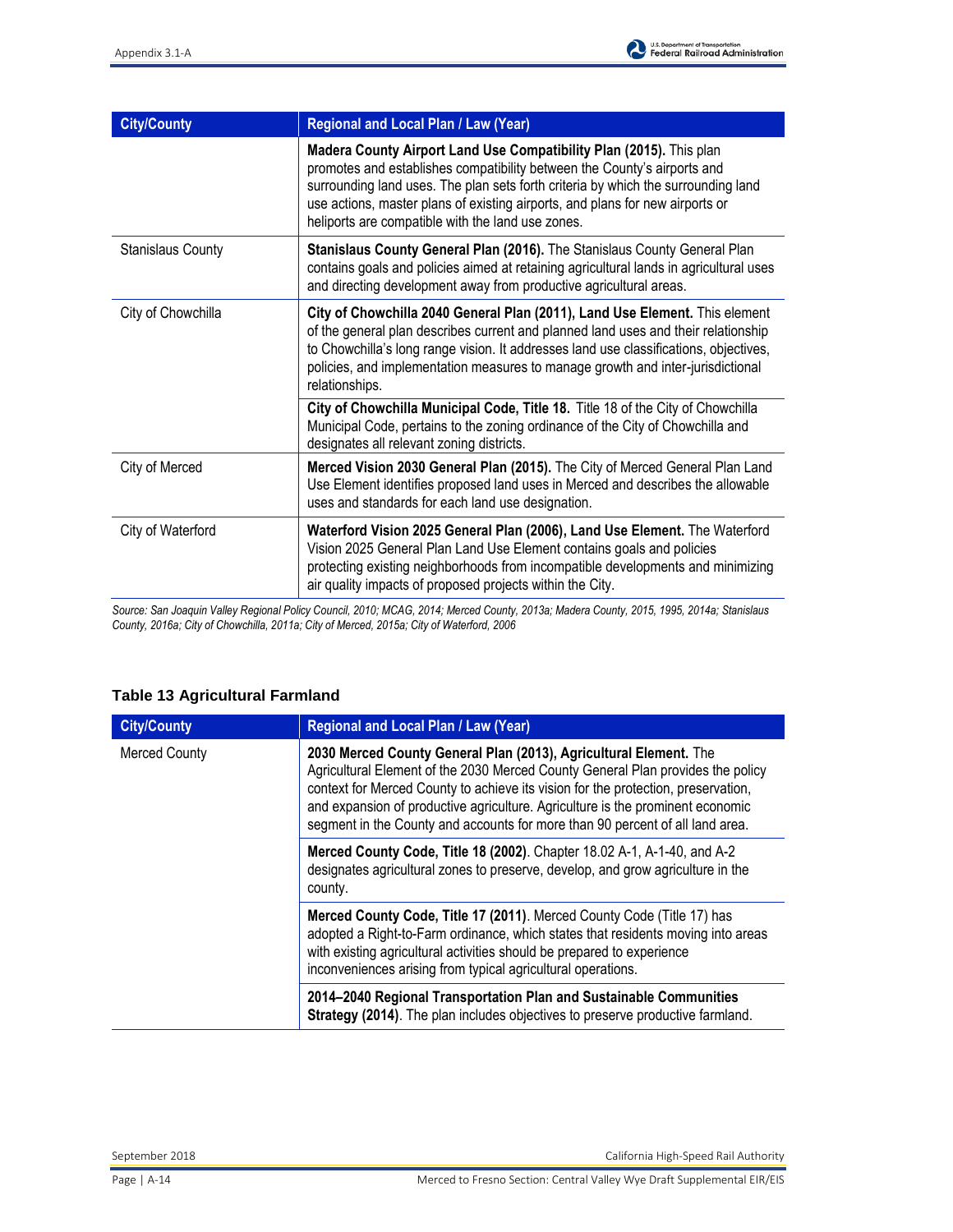| <b>City/County</b> | Regional and Local Plan / Law (Year)                                                                                                                                                                                                                                                                                                                                             |
|--------------------|----------------------------------------------------------------------------------------------------------------------------------------------------------------------------------------------------------------------------------------------------------------------------------------------------------------------------------------------------------------------------------|
| Madera County      | Madera County General Plan (1995). The Madera County General Plan contains<br>policies that provide guidance and programs to maintain agriculturally designated<br>areas, encourage increased agricultural activity, minimize conflicts for<br>development projects near agricultural land, and mitigate noise from new<br>transportation noise sources on noise-sensitive land. |
|                    | Madera County Code, Title 6 (2012). The County Right-to-Farm ordinance<br>ensures that residents of the county have the right to perform agricultural activities<br>on their property.                                                                                                                                                                                           |
|                    | Madera County Code, Title 18 (2014). Madera County Code, Title 18 designates<br>agricultural zones to preserve, develop, and grow agriculture in the county. It also<br>includes standards for dairy operations and regulatory standards to provide<br>pollution protection for surface and groundwater resources.                                                               |
|                    | Final 2014 Regional Transportation Plan and Sustainable Communities<br>Strategy (2014). The plan includes objectives to protect and conserve existing<br>agricultural land.                                                                                                                                                                                                      |
| Fresno County      | Fresno County General Plan (2003). The Fresno County General Plan contains<br>goals and policies protecting agricultural activities from incompatible land uses and<br>to conserve existing agricultural lands within the County,                                                                                                                                                |
| Stanislaus County  | Stanislaus County General Plan (2016). The Stanislaus County General Plan<br>provides the policy context aimed at protecting the County's most productive<br>agricultural areas                                                                                                                                                                                                  |
| City of Chowchilla | City of Chowchilla 2040 General Plan (2011). The City of Chowchilla 2040<br>General Plan contains policies that provide guidance to protect, preserve, and<br>maintain agricultural land and provide sound barriers for noise sensitive land.                                                                                                                                    |
| City of Merced     | Merced Vision 2030 General Plan (2015). The Merced Vision 2030 General Plan<br>contains open space policies aimed at protecting regional agricultural resources.                                                                                                                                                                                                                 |
| City of Waterford  | Waterford Vision 2025 General Plan (2006). The City of Waterford General Plan<br>contains plans and policies aimed at protecting and conserving agricultural areas<br>outside of the City's urban growth area.                                                                                                                                                                   |

*Sources: Merced County, 2013a; Madera County, 1995, 2014a; Fresno County, 2003; Stanislaus County, 2016a; City of Chowchilla, 2011a; City of Merced, 2015a; City of Waterford, 2006*

#### **Table 14 Parks, Recreation, and Open Space**

| <b>City/County</b>   | <b>Regional and Local Plan / Law (Year)</b>                                                                                                                                                                                                                                                                              |
|----------------------|--------------------------------------------------------------------------------------------------------------------------------------------------------------------------------------------------------------------------------------------------------------------------------------------------------------------------|
| <b>Merced County</b> | Merced County Code of Ordinances (2013). This code states that in order to<br>implement the goals and objectives of the Merced County General Plan and to<br>mitigate impacts caused by new development within Merced County.                                                                                            |
|                      | Merced County General Plan, Part II, Recreation and Cultural Resources<br>Element (2013). Goal RCR-1: Preserve, enhance, expand, and manage Merced<br>County's diverse system of regional parks, trails, recreation areas, and natural<br>resources for the enjoyment of present and future residents and park visitors. |
| Madera County        | Madera County Code of Ordinances (2013), Titles 14 and 18. The code<br>includes titles for building and construction, including open-space regulations.                                                                                                                                                                  |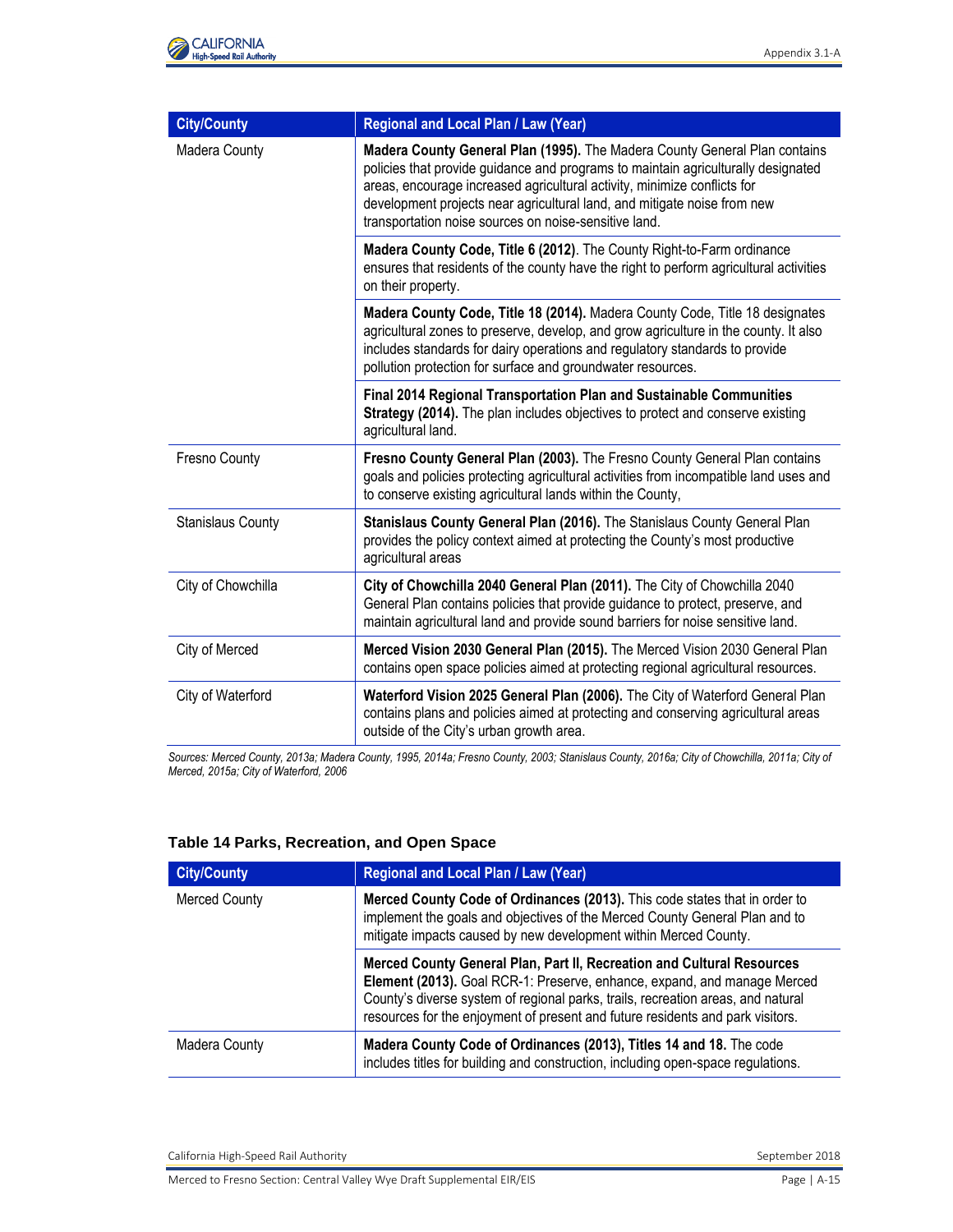

| <b>City/County</b> | <b>Regional and Local Plan / Law (Year)</b>                                                                                                                                                                                                                                                                                                                                                                  |
|--------------------|--------------------------------------------------------------------------------------------------------------------------------------------------------------------------------------------------------------------------------------------------------------------------------------------------------------------------------------------------------------------------------------------------------------|
|                    | Madera County General Plan, Section 4, Recreational and Cultural Resources<br>(1995). This element contains goals and policies to encourage the promotion of<br>recreational facilities, establishes a requirement for dedication of land and/or<br>payment of fees, and encourages the preservation of open space along<br>transportation corridors.                                                        |
| City of Chowchilla | City of Chowchilla 2040 General Plan (2011a), Land Use Element. The Land<br>Use Element of the City of Chowchilla 2040 General Plan contains an objective to<br>provide for an integrated recreation facility in cooperation with the Chowchilla<br>Water District and private property owners to utilize Berenda Reservoir, Ash<br>Slough and Berenda Slough as a recreational and open space trail system. |
|                    | City of Chowchilla Municipal Code, Chapter 12.24 (2014). Section 12.24.010:<br>Defines the "City park" designation and outlines regulations that govern their use.                                                                                                                                                                                                                                           |
| City of Merced     | Merced Vision 2030 General Plan (2016), Chapter 7, Open Space,<br>Conservation, and Recreation. Merced's General Plan contains goals and<br>policies that aim to protect the City's park, recreation, and open space facilities.                                                                                                                                                                             |
|                    | City of Merced Park and Open Space Master Plan (2004). The plan describes<br>current recreational assets; describes community needs for park and open space<br>resources and recreational programming; identifies recommendations for facility<br>upgrades and other opportunities for the city to pursue; and describes potential<br>funding options to implement recommendations in the plan.              |
|                    | City of Merced Municipal Code. The municipal code includes regulations for the<br>city's parks and open space areas.                                                                                                                                                                                                                                                                                         |

*Sources: Merced County, 2013a; Madera County, 1995; City of Chowchilla, 2011a; City of Merced, 2004* 

# **Table 15 Aesthetics and Visual Quality**

| <b>City/County</b>       | Regional and Local Plan / Law (Year)                                                                                                                                                                                                                                                                                                                                                                                                                                              |
|--------------------------|-----------------------------------------------------------------------------------------------------------------------------------------------------------------------------------------------------------------------------------------------------------------------------------------------------------------------------------------------------------------------------------------------------------------------------------------------------------------------------------|
| <b>Merced County</b>     | 2030 Merced County General Plan (2013). This element of the general plan<br>establishes policies to address the use and development of land to promote and<br>protect the County's scenic resources by preserving open space, protecting scenic<br>vista from scenic highways, considering landscape and views in development of<br>new roads, requiring good lighting practices to limit light pollution, and coordination<br>of new utility facilities to limit visual impacts. |
| <b>Madera County</b>     | Madera County General Plan (1995), Land Use Element. The general plan<br>establishes policies to protect the County's visual and scenic resources and to<br>develop a system of scenic routes                                                                                                                                                                                                                                                                                     |
| <b>Fresno County</b>     | Fresno County General Plan (2003), Open Space Element. The Fresno County<br>General Plan contains goals and policies providing the context to preserve scenic<br>views and vistas, as well as to protect scenic amenities in the right-of-way from the<br>detrimental effects from overhead transmission lines.                                                                                                                                                                   |
| <b>Stanislaus County</b> | Stanislaus County General Plan (2016). The Stanislaus County General Plan<br>contains goals and policies aimed at preserving scenic resources, particularly<br>where lands are designated Agriculture.                                                                                                                                                                                                                                                                            |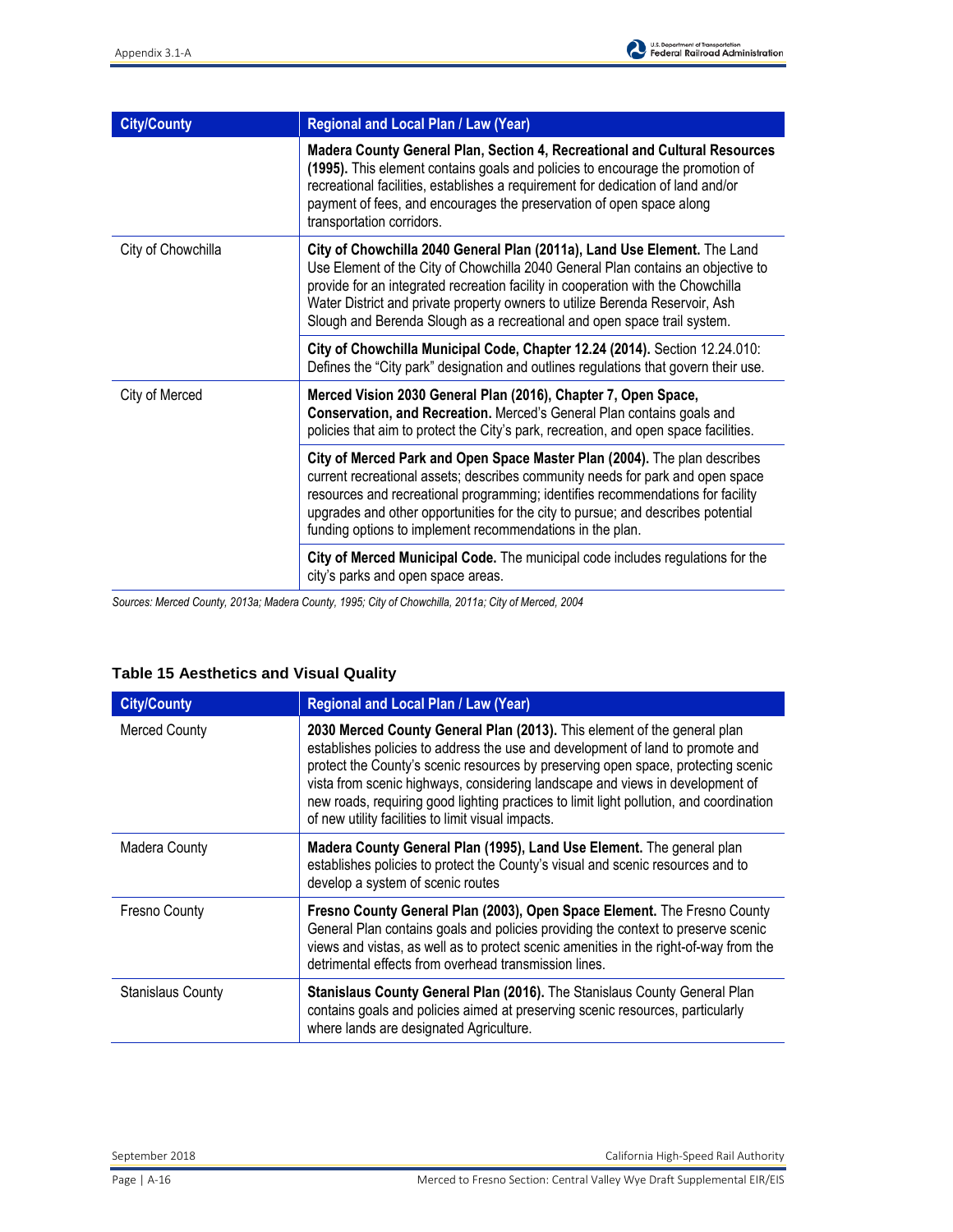

| <b>City/County</b> | <b>Regional and Local Plan / Law (Year)</b>                                                                                                                                                                                                                                                      |
|--------------------|--------------------------------------------------------------------------------------------------------------------------------------------------------------------------------------------------------------------------------------------------------------------------------------------------|
| City of Chowchilla | City of Chowchilla 2040 General Plan (2011), Circulation Element. The general<br>plan establishes policies, goals, and objectives to limit visual impacts and promote<br>diverse pedestrian areas. It designates West Robertson Boulevard, SR 233, as a<br>Scenic Corridor from SR 99 to SR 152. |
| City of Merced     | Merced Vision 2030 General Plan (2015). Merced's General Plan contains goals<br>and policies to promote the protection and enhancement of designated scenic<br>routes.                                                                                                                           |

*Source: Merced County, 2013a; Madera County, 1995; Fresno County, 2003; Stanislaus County, 2016a; City of Chowchilla, 2011a; City of Chowchilla and Chowchilla Redevelopment Agency, 2008; City of Merced, 2015a* 

### **Table 16 Cultural Resources**

| <b>City/County</b>       | Regional and Local Plan / Law (Year)                                                                                                                                                                                                                                                                                                                                                                                                                      |
|--------------------------|-----------------------------------------------------------------------------------------------------------------------------------------------------------------------------------------------------------------------------------------------------------------------------------------------------------------------------------------------------------------------------------------------------------------------------------------------------------|
| <b>Merced County</b>     | 2030 Merced County General Plan (2013). The 2030 Merced County General<br>Plan establishes policies and goals to protect and preserve the cultural,<br>archaeological, and historic resources of the County in order to maintain its unique<br>character.                                                                                                                                                                                                 |
| Madera County            | Madera County General Plan (1995). The Madera County General Plan<br>establishes policies and goals to identify, protect, and enhance Madera County's<br>important historical, archaeological, paleontological, and cultural sites and their<br>contributing environment.                                                                                                                                                                                 |
| Fresno County            | Fresno County General Plan (2003), Open Space Element. The General Plan<br>Open Space Element addresses the identification, protection, and preservation of<br>historical, cultural, and geological resources. A number of policies describe the<br>steps to be taken to ensure the identification, protection, and preservation of<br>significant cultural resources. Other policies require communication with local<br>Native American groups.         |
| <b>Stanislaus County</b> | Stanislaus County General Plan (2016). The Stanislaus County General Plan<br>contains policies and goals to identify, protect, and enhance the County's<br>important historical, archaeological, paleontological, and cultural sites and their<br>contributing environment.                                                                                                                                                                               |
| City of Chowchilla       | City of Chowchilla 2040 General Plan (2011). The City of Chowchilla 2040<br>General Plan contains goals and policies to preserve Chowchilla's cultural and<br>historical resources by promoting an understanding of the significance of the city's<br>cultural resources. The plan also contains goals and policies that provide guidance<br>and criteria to identify, study, preserve, and enhance archeological, cultural, and<br>historical resources. |
| City of Merced           | Merced Vision 2030 General Plan (2015). The Merced Vision 2030 General Plan<br>Addresses the identification and protection of historical, cultural and<br>paleontological resources; diverse cultural resources; and long-term historic<br>preservation planning.                                                                                                                                                                                         |
| City of Waterford        | Waterford Vision 2025 General Plan (2006). The Waterford Vision 2025 General<br>Plan contains policies and goals to identify, protect, and enhance important<br>historical, archaeological, paleontological, and cultural sites and their contributing<br>environment.                                                                                                                                                                                    |

*Sources: Merced County, 2013a; Madera County, 1995; Stanislaus County, 2016a; City of Chowchilla, 2011a;* City of Waterford, 2006;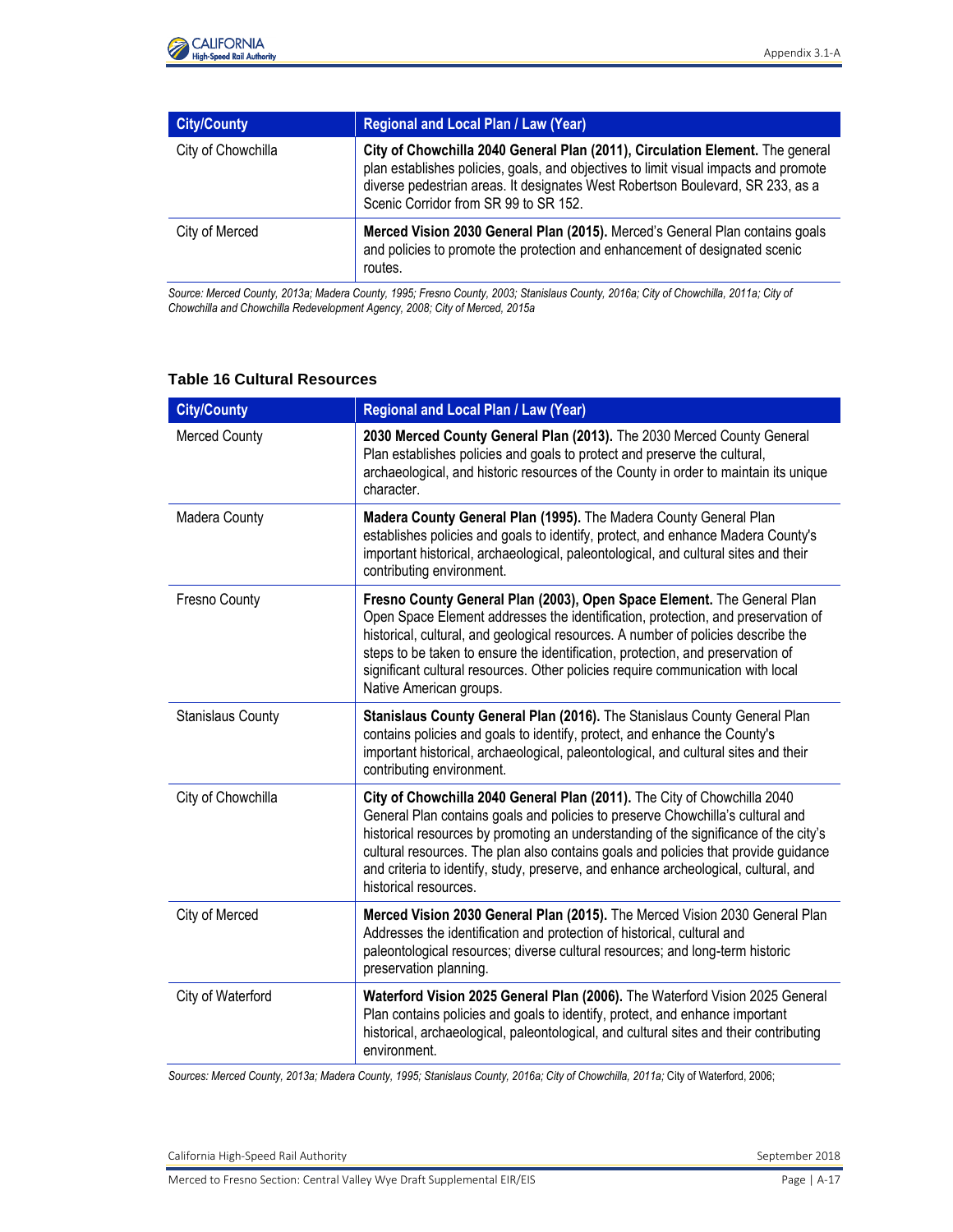

# **Table 17 Regional Growth**

| <b>City/County</b>   | Regional and Local Plan / Law (Year)                                                                                                                                                                                                                                                                                                                                                                                                                                                                                                                                                                                                                                                                                                             |
|----------------------|--------------------------------------------------------------------------------------------------------------------------------------------------------------------------------------------------------------------------------------------------------------------------------------------------------------------------------------------------------------------------------------------------------------------------------------------------------------------------------------------------------------------------------------------------------------------------------------------------------------------------------------------------------------------------------------------------------------------------------------------------|
| <b>Merced County</b> | 2030 Merced County General Plan (2013). The Merced County General Plan<br>has five "guiding principles" which are intended to steer management direction in<br>the city, including agriculture, economic development, environmental quality,<br>public facilities and services, and transportation.                                                                                                                                                                                                                                                                                                                                                                                                                                              |
|                      | Regional Transportation Plan, 2014-2040, Sustainable Communities<br>Strategy (2014). This regional transportation plan incorporates the new<br>sustainable communities' strategy in compliance with the Sustainable<br>Communities and Climate Protection Act of 2008. The county includes the city of<br>Merced and several smaller jurisdictions, such as Atwater, Livingston, Gustine,<br>Los Banos, and Dos Palos. The plan has the following seven overarching goals or<br>vision themes:                                                                                                                                                                                                                                                   |
|                      | Provide a good system of roads that are well maintained, safe, and efficient<br>٠<br>and meet the transportation demands of people and freight                                                                                                                                                                                                                                                                                                                                                                                                                                                                                                                                                                                                   |
|                      | Provide a transit system that is a viable choice<br>٠                                                                                                                                                                                                                                                                                                                                                                                                                                                                                                                                                                                                                                                                                            |
|                      | Support full-time employment with livable waters<br>٠                                                                                                                                                                                                                                                                                                                                                                                                                                                                                                                                                                                                                                                                                            |
|                      | Preserve productive agricultural land/maintain strong agricultural economy<br>٠<br>and quality of life                                                                                                                                                                                                                                                                                                                                                                                                                                                                                                                                                                                                                                           |
|                      | Support orderly and planned growth that enhances the integration and<br>٠<br>connectivity of various modes of transportation                                                                                                                                                                                                                                                                                                                                                                                                                                                                                                                                                                                                                     |
|                      | Support clean air and water and avoid, minimize, or mitigate negative<br>٠<br>impacts on the environment                                                                                                                                                                                                                                                                                                                                                                                                                                                                                                                                                                                                                                         |
|                      | Provide funds for building, operating, and maintaining the existing and future<br>٠<br>regional transportation system, and ensure funding transportation<br>investments are cost-effective                                                                                                                                                                                                                                                                                                                                                                                                                                                                                                                                                       |
|                      | Specifically, the plan identifies a goal and several policies for passenger rail<br>service. The goal is that the rail system should provide safe and reliable service<br>for passengers. This applies to passenger service on Amtrak routes in the San<br>Joaquin Valley and includes the HSR system connecting the cities of Merced and<br>Los Banos to Sacramento and the San Francisco Bay Area (Bay Area), as well as<br>Fresno and destinations farther south. The plan commits Merced County to<br>supporting the HSR planning process and actively providing comments and input.                                                                                                                                                         |
|                      | With a HSR station planned for the city of Merced, the plan also includes<br>statements about coordinating future land use patterns and the transportation<br>system, including HSR, to foster economic prosperity and integrated mixed-use<br>communities. This goal encompasses transit-oriented land uses around the<br>planned Merced Station.                                                                                                                                                                                                                                                                                                                                                                                               |
| Madera County        | Madera County General Plan (1995). The plan lays out goals and policies to<br>guide development in the county.                                                                                                                                                                                                                                                                                                                                                                                                                                                                                                                                                                                                                                   |
|                      | Madera County 2014 Regional Transportation Plan and Sustainable<br>Communities Strategy (2014). The plan reflects the horizon year of 2040 to<br>ensure that the transportation system and implementation policies and programs<br>will safely and efficiently accommodate growth envisioned in the general plan land<br>use elements adopted by the Cities of Chowchilla and Madera and Madera<br>County. The strategy is a new element of the regional transportation plan that<br>demonstrates the integration of land use, transportation strategies, and<br>transportation investments with the goal of showing that Madera County can meet<br>the California Air Resources Board regional greenhouse gas reduction target of 5<br>percent. |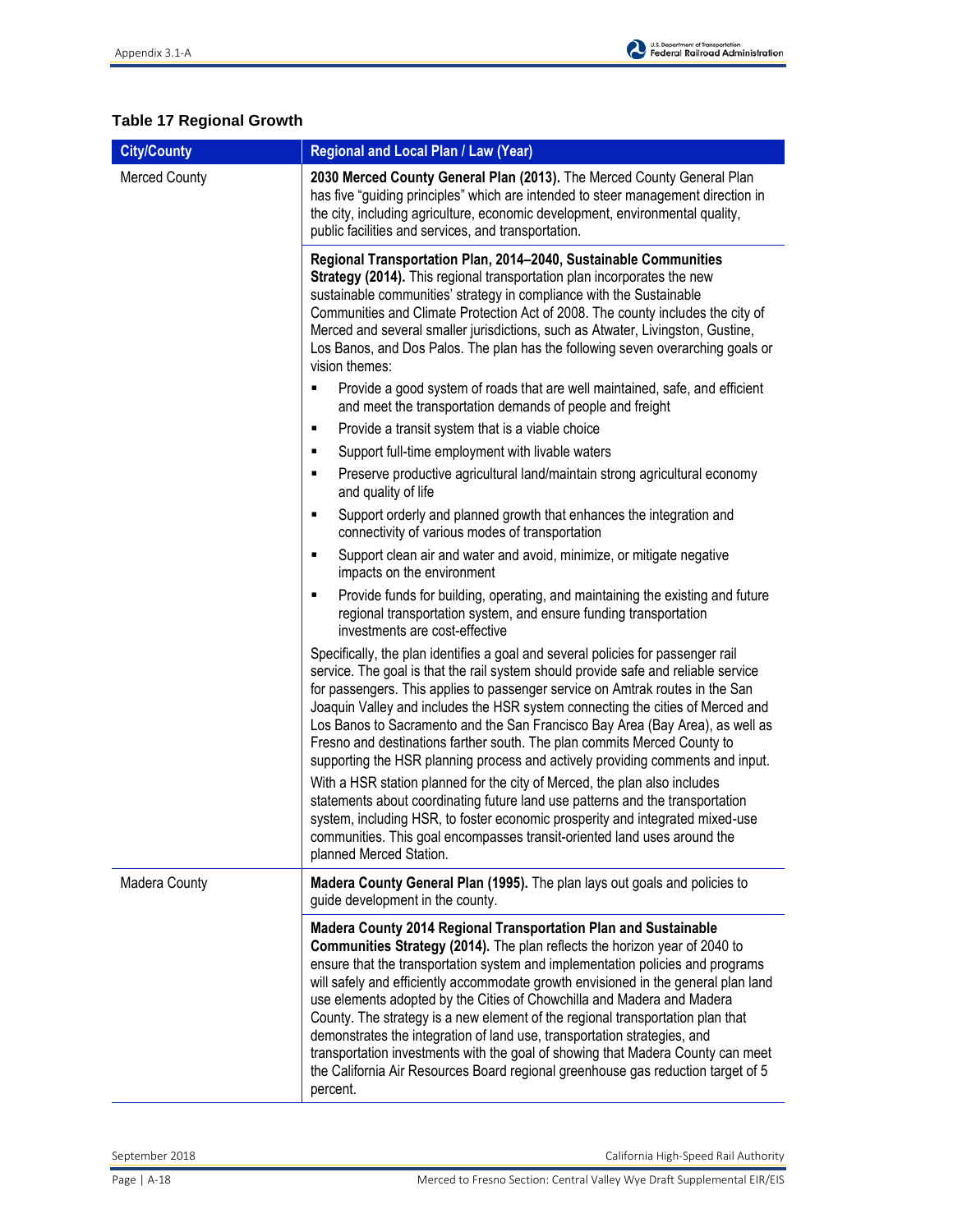| <b>City/County</b> | Regional and Local Plan / Law (Year)                                                                                                                                                                                                                                                                                                                                                                                                                                                                                                                                                                                                                                                                                                                                                                                                                                                                                                                                                                                                                                                                                                                                                                                                                                                                                                            |
|--------------------|-------------------------------------------------------------------------------------------------------------------------------------------------------------------------------------------------------------------------------------------------------------------------------------------------------------------------------------------------------------------------------------------------------------------------------------------------------------------------------------------------------------------------------------------------------------------------------------------------------------------------------------------------------------------------------------------------------------------------------------------------------------------------------------------------------------------------------------------------------------------------------------------------------------------------------------------------------------------------------------------------------------------------------------------------------------------------------------------------------------------------------------------------------------------------------------------------------------------------------------------------------------------------------------------------------------------------------------------------|
|                    | The plan identifies eight broad policy goals to guide Madera County in the pursuit<br>of quality growth and highly integrated transportation systems. Related to the<br>California HSR Program, these goals for Madera County include enhancing<br>transportation system coordination, efficiency, and intermodal connectivity<br>considering that no HSR stations would be located in the county. The plan<br>documents the participation of the Madera County Transportation Commission,<br>the Cities of Madera and Chowchilla, and Madera County in the California High-<br>Speed Rail Authority's program to implement service from Southern California to<br>the Bay Area via the San Joaquin Valley. The route through Madera County<br>follows SR 99. The Madera County Transportation Commission has been<br>participating in planning activities, such as the following:<br>Participating in the project development process<br>Providing guidance on local issues, development plans, and policies<br>٠<br>Assisting in the development and evaluation of alternatives<br>٠                                                                                                                                                                                                                                                          |
|                    | Participating in public involvement activities and events<br>٠<br>٠                                                                                                                                                                                                                                                                                                                                                                                                                                                                                                                                                                                                                                                                                                                                                                                                                                                                                                                                                                                                                                                                                                                                                                                                                                                                             |
| Fresno County      | Serving as liaisons to local communities<br>Fresno County General Plan (2003, 2016). The plan includes general policy<br>elements that guide growth and development in the county.                                                                                                                                                                                                                                                                                                                                                                                                                                                                                                                                                                                                                                                                                                                                                                                                                                                                                                                                                                                                                                                                                                                                                              |
|                    | Fresno County Regional Transportation Plan and Sustainable Communities<br>Strategy (2014). This plan addresses transportation improvement needs for<br>existing multi-modal transportation systems operating in Fresno County and its 15<br>cities. It also considers associated financial constraints to improve the highway,<br>streets, non-motorized, transit, rail, and aviation systems. It will be challenging to<br>meet the planned transportation objectives because of continued population<br>growth, a largely rural population, higher rates of unemployment, lower levels of<br>education attainment, low median household income, and higher poverty rates<br>compared to statewide characteristics.<br>The plan focuses on preserving existing facilities and services, sound financial<br>management that leverages existing funds, and balancing transportation needs<br>with future land use. This includes promoting higher-density land development in<br>and around existing urban centers and encouraging annexation prior to urban<br>development on the unincorporated fringe. In addition, the plan calls for reducing<br>auto use, increasing transit use (including the HSR system), interconnecting<br>modes of transportation, and planning transportation to national parks in the<br>county's eastern portion. |
|                    | With respect to HSR planning and construction, the Fresno Council of<br>Governments' plan states its support for providing a regional connection with the<br>other major population centers in the San Joaquin Valley. In particular, the plan<br>supports the location and development of the heavy maintenance facility in Fresno<br>County. When the HSR is operational, the plan proposes linking the planned<br>regional bus rapid transit system as well as building a new streetcar line to<br>connect with the planned HSR station. The plan integrates the HSR system into<br>the regional transportation plan to maximize its benefits for the county.                                                                                                                                                                                                                                                                                                                                                                                                                                                                                                                                                                                                                                                                                |
| City of Chowchilla | City of Chowchilla 2040 General Plan (2011, 2017). The plan outlines the City's<br>priorities for growth and development, and includes a housing element that<br>describes the City's plan for housing.                                                                                                                                                                                                                                                                                                                                                                                                                                                                                                                                                                                                                                                                                                                                                                                                                                                                                                                                                                                                                                                                                                                                         |
| City of Merced     | City of Merced General Plan (2015, 2016). The plan includes goals and policies<br>that outline the cities priorities for growth and development.                                                                                                                                                                                                                                                                                                                                                                                                                                                                                                                                                                                                                                                                                                                                                                                                                                                                                                                                                                                                                                                                                                                                                                                                |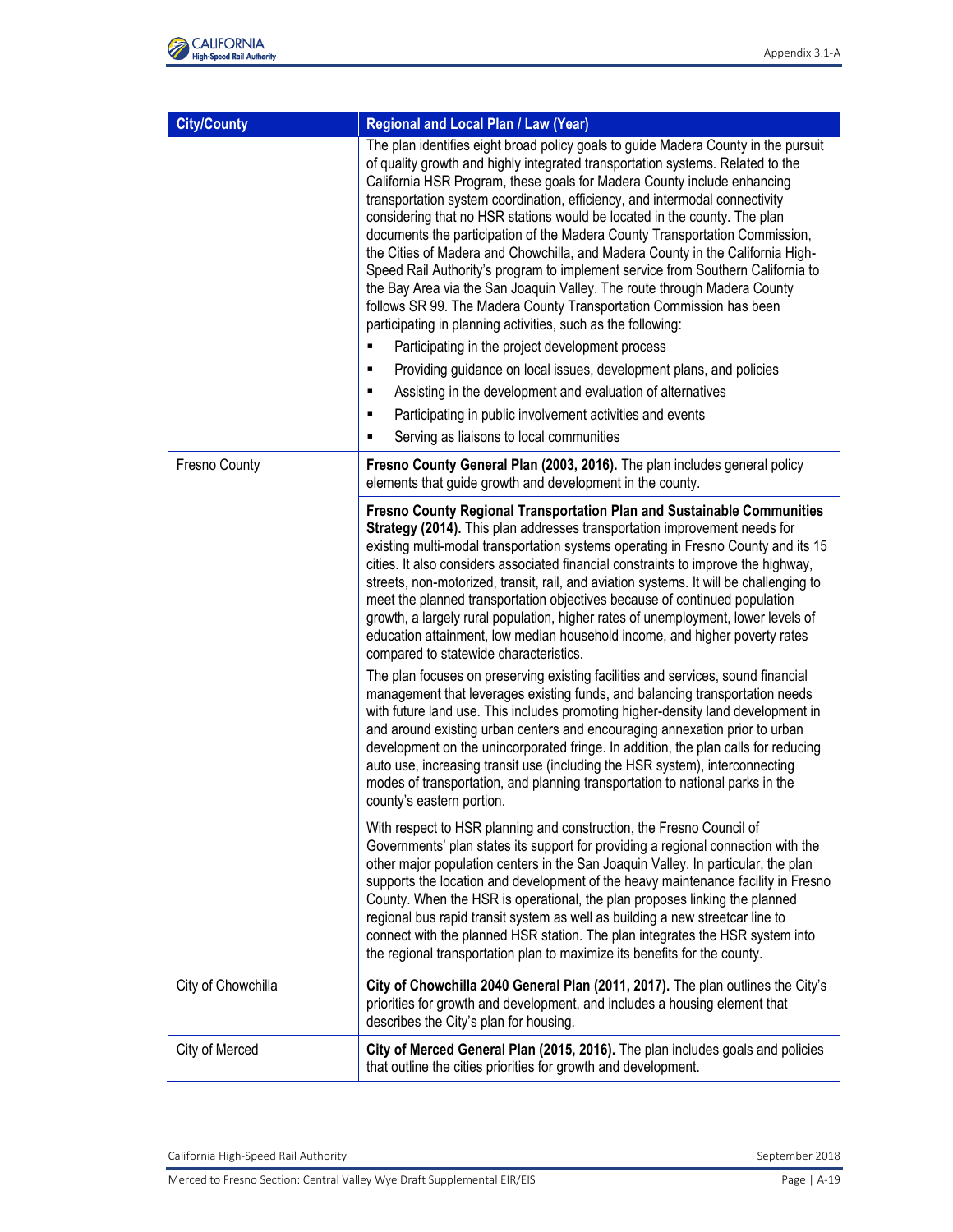| <b>City/County</b> | <b>Regional and Local Plan / Law (Year)</b>                                                                                                                                                                                                                                                                                   |
|--------------------|-------------------------------------------------------------------------------------------------------------------------------------------------------------------------------------------------------------------------------------------------------------------------------------------------------------------------------|
| City of Madera     | City of Madera General Plan (2009, 2015). The general plan includes general<br>policy elements that identify the city's goals and objectives for the physical growth<br>and development of the city.                                                                                                                          |
| City of Fresno     | City of Fresno General Plan (2014). Fresno's vision is for a balanced city that<br>includes an appropriate growth and investment proportion focused downtown, in<br>established neighborhoods, and along planned bus rapid transit corridors<br>proposed for infill development and neighborhood rehabilitation through 2035. |

*Sources: Merced County, 2013a; City of Merced, 2015 and 2016; Madera County, 1995, 2014a; City of Chowchilla, 2011a, 2017; City of Madera, 2009 and 2015; Fresno County, 2003 and 2016; City of Fresno, 2014.*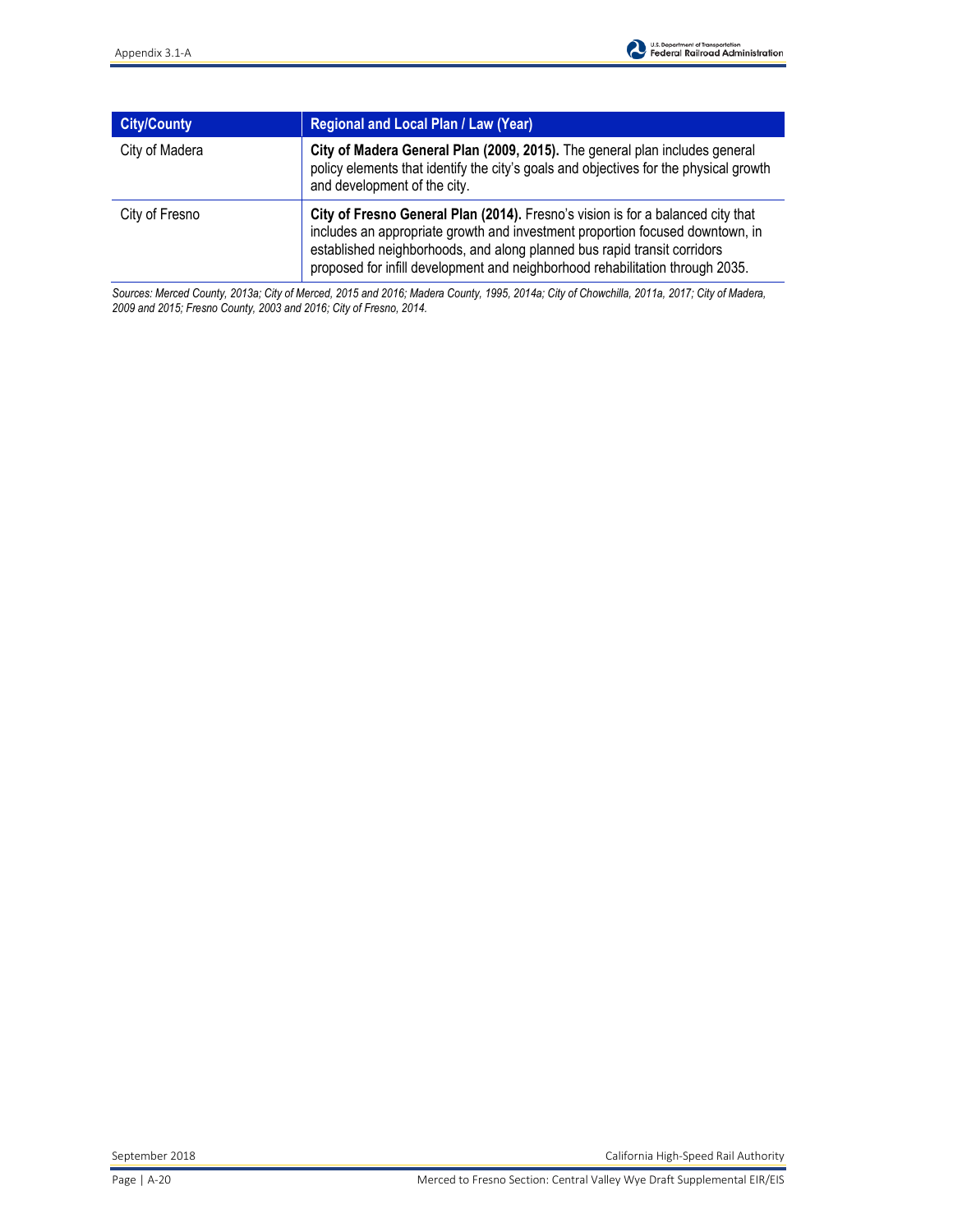

## **REFERENCES**

- City of Chowchilla. 2010. *General Plan Updated 2040 Draft Environmental Impact Report.*  Section 4.3, Population and Housing.
- ———. 2011a. *City of Chowchilla 2040 General Plan*. Accessed: December 8 and 31, 2014.
- ———. 2011b. Local Hazard Mitigation Plan. Available[:http://hazardmitigation.calema.ca.gov/docs/approved\\_lhmps\\_under\\_2008\\_fem](http://hazardmitigation.calema.ca.gov/docs/approved_lhmps_under_2008_fema_guidance/Chowchilla_%20LHMP_2011.pdf) [a\\_guidance/Chowchilla\\_%20LHMP\\_2011.pdf.](http://hazardmitigation.calema.ca.gov/docs/approved_lhmps_under_2008_fema_guidance/Chowchilla_%20LHMP_2011.pdf) Accessed 2011
- ———. 2017. 2040 General Plan, 2016-2024 Housing Element. Adopted April 2017. <http://www.ci.chowchilla.ca.us/DocumentCenter/View/440>
- City of Chowchilla and Chowchilla Redevelopment Agency. 2008. *City of Chowchilla Downtown Master Plan, Volume 1: Master Plan Goals, Objectives and Policies, Public Review Draft*. Chowchilla, CA. September 15, 2008.
- City of Fresno. 2014. *City of Fresno General Plan, Economic Development and Fiscal Sustainability*. Available[:https://www.fresno.gov/darm/wp](https://www.fresno.gov/darm/wp-content/uploads/sites/10/2016/11/GP2EconomicDevelopment.pdf)[content/uploads/sites/10/2016/11/GP2EconomicDevelopment.pdf.](https://www.fresno.gov/darm/wp-content/uploads/sites/10/2016/11/GP2EconomicDevelopment.pdf)Adopted: December 18, 2014.
- City of Madera. 2009. City of Madera General Plan. Available: [http://www.cityofmadera.org/c/document\\_library/get\\_file?uuid=73693e87-e0a2-4ee0](http://www.cityofmadera.org/c/document_library/get_file?uuid=73693e87-e0a2-4ee0-ac77-cd786c64c79e&groupId=10128) [ac77-cd786c64c79e&groupId=10128.](http://www.cityofmadera.org/c/document_library/get_file?uuid=73693e87-e0a2-4ee0-ac77-cd786c64c79e&groupId=10128) Accessed: December 31, 2014.
- ———. 2015. 2016–2024 Housing Element Update. Adopted December 2, 2015. [http://www.cityofmadera.ca.gov/home/departments/community-development/general](http://www.cityofmadera.ca.gov/home/departments/community-development/general-plan/)[plan/](http://www.cityofmadera.ca.gov/home/departments/community-development/general-plan/)
- City of Merced. 2004. *City of Merced Park and Open Space Master Plan*. [www.cityofmerced.org/depts/parks\\_n\\_community\\_services/info/master\\_plan.asp](http://www.cityofmerced.org/depts/parks_n_community_services/info/master_plan.asp) (accessed September 11, 2017).
- ———. 2012. *Merced Vision 2030 General Plan, Noise Element*. January 2012. Merced, CA. [www.cityofmerced.org/depts/cd/planning/merced\\_vision\\_2030\\_general\\_plan.asp](http://www.cityofmerced.org/depts/cd/planning/merced_vision_2030_general_plan.asp) (accessed January 8, 2015).
- ———. 2013. *City of Merced 2013 Bicycle Transportation Plan*. <https://www.cityofmerced.org/civicax/filebank/blobdload.aspx?BlobID=13321>
- ———. 2015a. *Merced Vision 2030 General Plan*. Adopted January 3, 2012; reflects amendments through August 21, 2015. [https://www.cityofmerced.org/depts/cd/planning/merced\\_vision\\_2030\\_general\\_plan.asp.](https://www.cityofmerced.org/depts/cd/planning/merced_vision_2030_general_plan.asp) Accessed August 29, 2016 (accessed August 16, 2016).
- ———. 2015b. *City of Merced Draft Local Hazard Mitigation Plan*. Adopted March 16, 2015. [https://www.cityofmerced.org/depts/cd/planning/draft\\_local\\_hazard\\_mitigation\\_plan/draft\\_](https://www.cityofmerced.org/depts/cd/planning/draft_local_hazard_mitigation_plan/draft_documents.asp) [documents.asp](https://www.cityofmerced.org/depts/cd/planning/draft_local_hazard_mitigation_plan/draft_documents.asp) (accessed September 26, 2016).
- City of Oakdale. 1996. *Oakdale Municipal Airport Master Plan 1995-2015.* [http://media.wix.com/ugd/49e361\\_9c9892626a934832817b3a9eb1f920d8.pdf](http://media.wix.com/ugd/49e361_9c9892626a934832817b3a9eb1f920d8.pdf) (accessed September 27, 2016).
- City of Waterford. 2006. *Waterford Vision 2025 General Plan*. Adopted October 26, 2006. <http://cityofwaterford.org/departments/planning/general-plan/>(accessed August 16, 2016).
- -. 2011a. Draft Local Hazard Mitigation Plan. [http://cityofwaterford.org/wp](http://cityofwaterford.org/wp-content/uploads/2010/09/HMP-Policy-draft.pdf)[content/uploads/2010/09/HMP-Policy-draft.pdf](http://cityofwaterford.org/wp-content/uploads/2010/09/HMP-Policy-draft.pdf) (accessed September 26, 2016).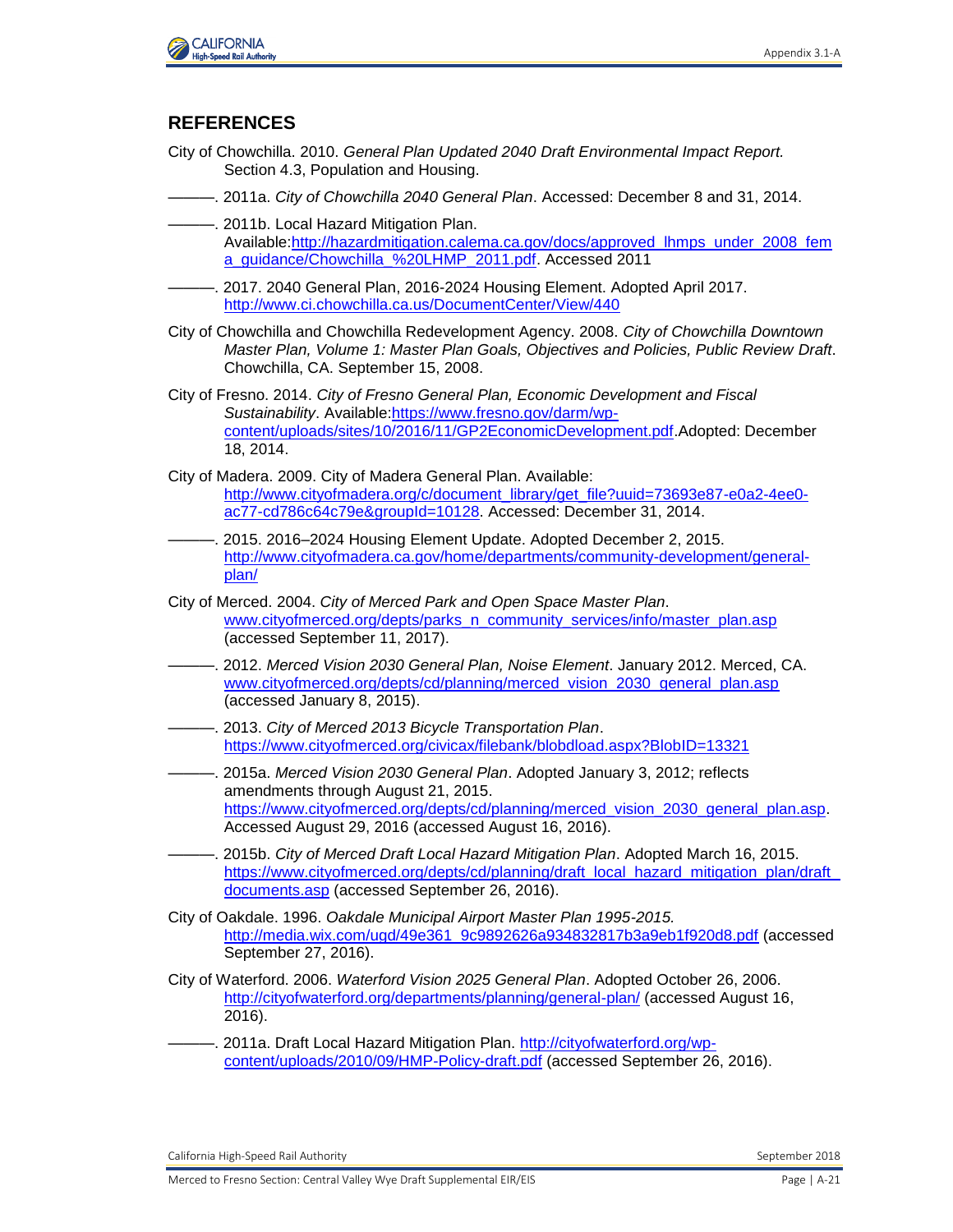- -. 2011b. City of Waterford Emergency Operations Plan. [http://50.87.249.78/~cityofw9/wp](http://50.87.249.78/~cityofw9/wp-content/uploads/2011/11/EOP-Final-Combined-11-7-11-2.pdf)[content/uploads/2011/11/EOP-Final-Combined-11-7-11-2.pdf](http://50.87.249.78/~cityofw9/wp-content/uploads/2011/11/EOP-Final-Combined-11-7-11-2.pdf) (accessed September 26, 2016).
- Fresno County. 2003. *Fresno County General Plan*. Adopted October 3, 2000; reflects amendments through March 25, 2003. <http://www.co.fresno.ca.us/DepartmentPage.aspx?id=68048>(accessed August 2, 2016).
- ———. 2009. *Fresno County Multi-Hazard Mitigation Plan*. [http://hazardmitigation.calema.ca.gov/docs/approved\\_lhmps\\_under\\_2008\\_fema\\_guidanc](http://hazardmitigation.calema.ca.gov/docs/approved_lhmps_under_2008_fema_guidance/Fresno_MHMP.pdf) [e/Fresno\\_MHMP.pdf](http://hazardmitigation.calema.ca.gov/docs/approved_lhmps_under_2008_fema_guidance/Fresno_MHMP.pdf) (accessed September 26, 2016).
- Madera County. 1995. *Madera County General Plan*. Adopted October 24, 1995. Available at [www.madera-county.com/rma/planningdept/planning\\_dept\\_docs.html.](http://www.madera-county.com/rma/planningdept/planning_dept_docs.html) Accessed July 2010. Madera, CA.
- ———. 2010a. Madera County General Plan Air Quality Element. Available: Available: [http://www.madera-county.com/index.php/county-forms/category/46-general-plan](http://www.madera-county.com/index.php/county-forms/category/46-general-plan-document-materials?download=1621:1331744484documentuploadairqualityelementfinal)[document-materials?download=1621:1331744484documentuploadairqualityelementfinal](http://www.madera-county.com/index.php/county-forms/category/46-general-plan-document-materials?download=1621:1331744484documentuploadairqualityelementfinal) (Accessed: March 11, 2016).
- ———. 2010b. *Operational Area Emergency Operations Plan.* [www.madera](http://www.madera-county.com/index.php/emergency-operations-plan)[county.com/index.php/emergency-operations-plan](http://www.madera-county.com/index.php/emergency-operations-plan) (accessed June 18, 2013).
- ———. 2011. *Madera County, California Local Hazard Mitigation Plan*. Final Plan. February 2011.
- ———. 2014a. *2014 Madera County Final 2014 Regional Transportation Plan and Sustainable Communities Strategy*. [www.maderactc.org/wp-content/uploads/2014/07/MCTC-2014-](http://www.maderactc.org/wp-content/uploads/2014/07/MCTC-2014-Final-RTP-SCS.pdf) [Final-RTP-SCS.pdf](http://www.maderactc.org/wp-content/uploads/2014/07/MCTC-2014-Final-RTP-SCS.pdf) (accessed October 2, 2015).
- ———. 2014b. *Integrated Regional Water Management Plan, Volume 1.* Prepared by Boyle Engineering Corporation. April. [www.madera-county.com/index.php/forms-and](http://www.madera-county.com/index.php/forms-and-documents/category/167-the-integrated-regional-water-management-plan-irwmp?download=1918:the-integrated-regional-water-management-plan)[documents/category/167-the-integrated-regional-water-management-plan](http://www.madera-county.com/index.php/forms-and-documents/category/167-the-integrated-regional-water-management-plan-irwmp?download=1918:the-integrated-regional-water-management-plan)[irwmp?download=1918:the-integrated-regional-water-management-plan.](http://www.madera-county.com/index.php/forms-and-documents/category/167-the-integrated-regional-water-management-plan-irwmp?download=1918:the-integrated-regional-water-management-plan)
- . 2015. Draft Madera Countywide Airport Land Use Compatibility Plan. Airport Land Use Commission. July 2015 Public Review Draft.
- Madera County Planning Department. 2012. Fairmead Colony Area Plan Alternative D. [www.madera-county.com/index.php/county-forms/category/52-fairmead-colony-area](http://www.madera-county.com/index.php/county-forms/category/52-fairmead-colony-area-plan)[plan.](http://www.madera-county.com/index.php/county-forms/category/52-fairmead-colony-area-plan) January 15, 2015.
- Madera County Transportation Commission (MCTC). 2004. *Madera County 2004 Regional Bicycle Transportation Plan*. January 2004. [www.maderactc.comcastbiz.net/pdf\\_files/2004BikePlanFinal.pdf](http://www.maderactc.comcastbiz.net/pdf_files/2004BikePlanFinal.pdf) (accessed October 2, 2015).

Merced County. 2007. *Emergency Operations Plan*. Merced, CA.

- ———. 2013a. *2030 Merced County General Plan*, Public Review Draft. Available: [http://www.co.merced.ca.us/pdfs/planning/generalplan/focusgroup4/policies/focus4combi](http://www.co.merced.ca.us/pdfs/planning/generalplan/focusgroup4/policies/focus4combined.pdf) [ned.pdf.](http://www.co.merced.ca.us/pdfs/planning/generalplan/focusgroup4/policies/focus4combined.pdf) Accessed: December 31, 2014.
- ———. 2013b. *Merced Integrated Regional Water Management Plan*. Prepared by RMC. August. [http://mercedirwmp.org/files/Merced\\_IRWM\\_Plan.pdf](http://mercedirwmp.org/files/Merced_IRWM_Plan.pdf)
- ———. 2013c. *County of Merced Emergency Operations Plan*. Prepared by Howell Consulting. December 2013. [www.co.merced.ca.us/BoardAgenda/2013/MG189171/AS189204/AS189214/AI189266/D](http://www.co.merced.ca.us/BoardAgenda/2013/MG189171/AS189204/AS189214/AI189266/DO188949/all_pages.pdf) [O188949/all\\_pages.pdf.](http://www.co.merced.ca.us/BoardAgenda/2013/MG189171/AS189204/AS189214/AI189266/DO188949/all_pages.pdf)
- ———. 2014. *Merced County Multi-Jurisdictional Local Hazard Mitigation Plan*. Prepared by Howell Consulting. August 2014. [www.mercedhazmit.com/.](http://www.mercedhazmit.com/)